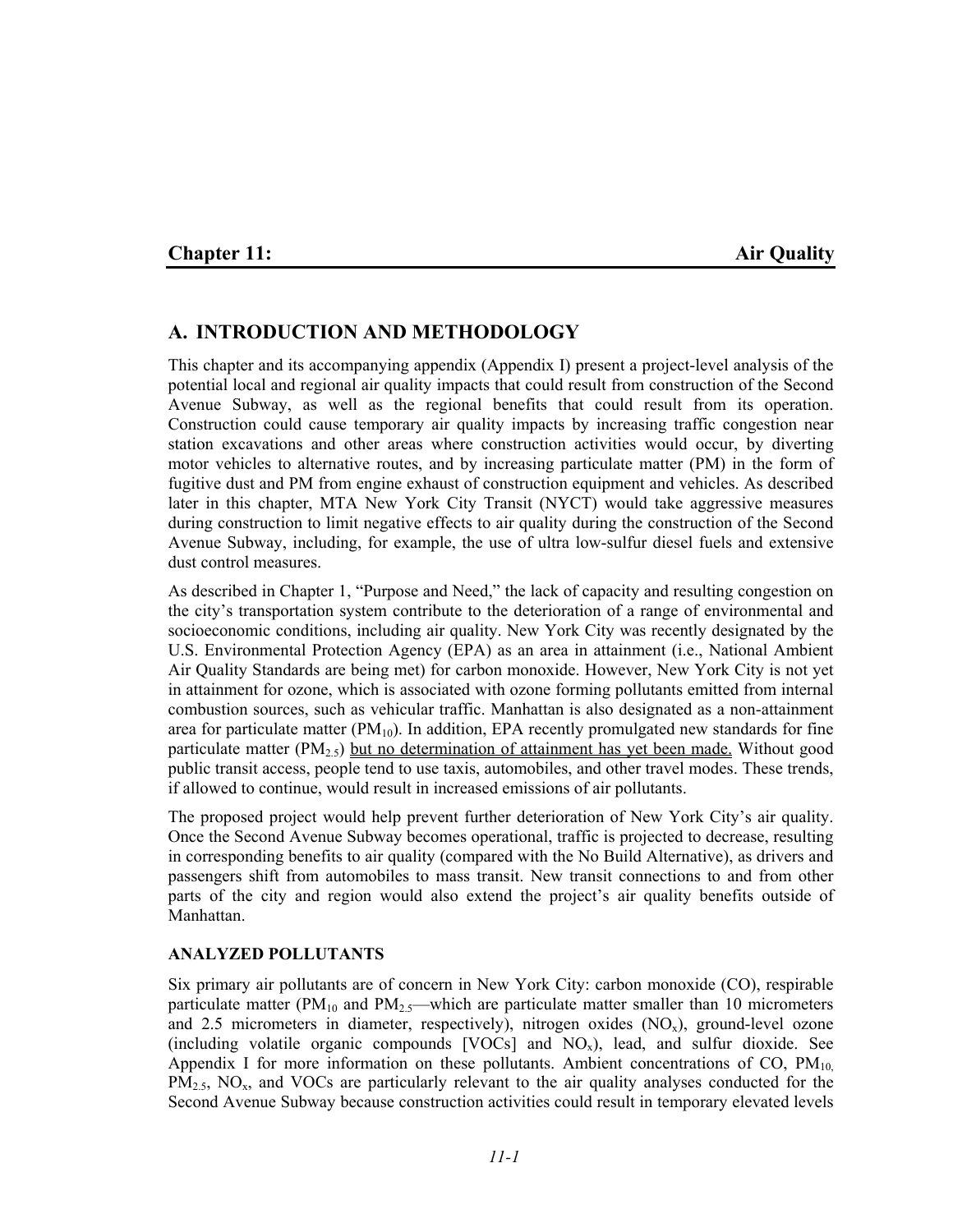of these pollutants, while operation of the subway could reduce long-term regional emissions of these same pollutants because of its improvement to regional traffic conditions. As a result, CO levels at critical intersections along or near the alignment were assessed to evaluate the effects of traffic diversion and truck trips that would result from construction. Pursuant to the EPA's transportation conformity regulations (40 CFR 93), hot-spot analyses of CO and  $PM_{10}$  are required for individual sites that would be affected by construction activities.

For the Second Avenue Subway, analyses were conducted of the project's effects on CO, PM, NOx, and VOCs. For CO, the localized effects of construction-related traffic diversions and congestion were assessed. For PM, the airborne emissions of PM resulting from on-site construction operations, equipment, and spoils removal and materials delivery trucks were assessed locally. PM,  $NO<sub>x</sub>$ , and  $VOC$  emissions generated by trucks and barges during construction were assessed regionally. Finally, the changes in  $CO$ ,  $NO<sub>x</sub>$ , and  $VOC$  emissions resulting from changes in vehicular travel patterns throughout the New York metropolitan area during the subway's operation were also analyzed regionally.

Because no significant sources of lead or sulfur dioxide  $(SO<sub>2</sub>)$  are associated with the Second Avenue Subway's construction or operation, no analysis is necessary for these pollutants.

#### **AIR QUALITY STANDARDS**

The Second Avenue Subway must be evaluated within the context of a federal, regional, state, and local regulatory framework of standards that aim to minimize the effects of project-related air quality impacts. Those regulatory standards that are applicable to the Second Avenue Subway are discussed below and in more detail in Appendix I.

#### *NATIONAL AMBIENT AIR QUALITY STANDARDS*

As required by the Clean Air Act, primary and secondary National Ambient Air Quality Standards (NAAQS) have been established for the major air pollutants identified in the previous section. These standards have also been adopted as the ambient air quality standards for New York State. The primary standards protect the public health, and represent levels at which there are no known significant effects on human health. The secondary standards are intended to protect the nation's welfare, and account for air pollutant effects on soil, water, visibility, vegetation, and other aspects of the environment.

#### *STATE IMPLEMENTATION PLAN (SIP)*

The Clean Air Act requires each state to submit a SIP to the EPA demonstrating attainment of NAAQS. Amendments to the Act in 1977 and 1990 require comprehensive plan revisions for areas where one or more of the standards have yet to be attained. In the New York City metropolitan area, the standard for ozone continues to be exceeded. Consequently, as part of the SIP, New York City is implementing measures to reduce levels of hydrocarbons and nitrogen oxides as part of its effort to attain the NAAQS ozone standard. In addition, Manhattan is designated as a moderate non-attainment area for  $PM_{10}$ .

New York State and the EPA have not yet determined whether New York City is within attainment of the  $PM<sub>2.5</sub> NAAQS.$  Existing monitoring data indicate that the region is well within the 24-hour  $PM_{2.5}$  standard, but the monitoring data for compliance with the annual standard do not indicate that New York City is within the annual  $PM<sub>2.5</sub>$  standard. In the event that New York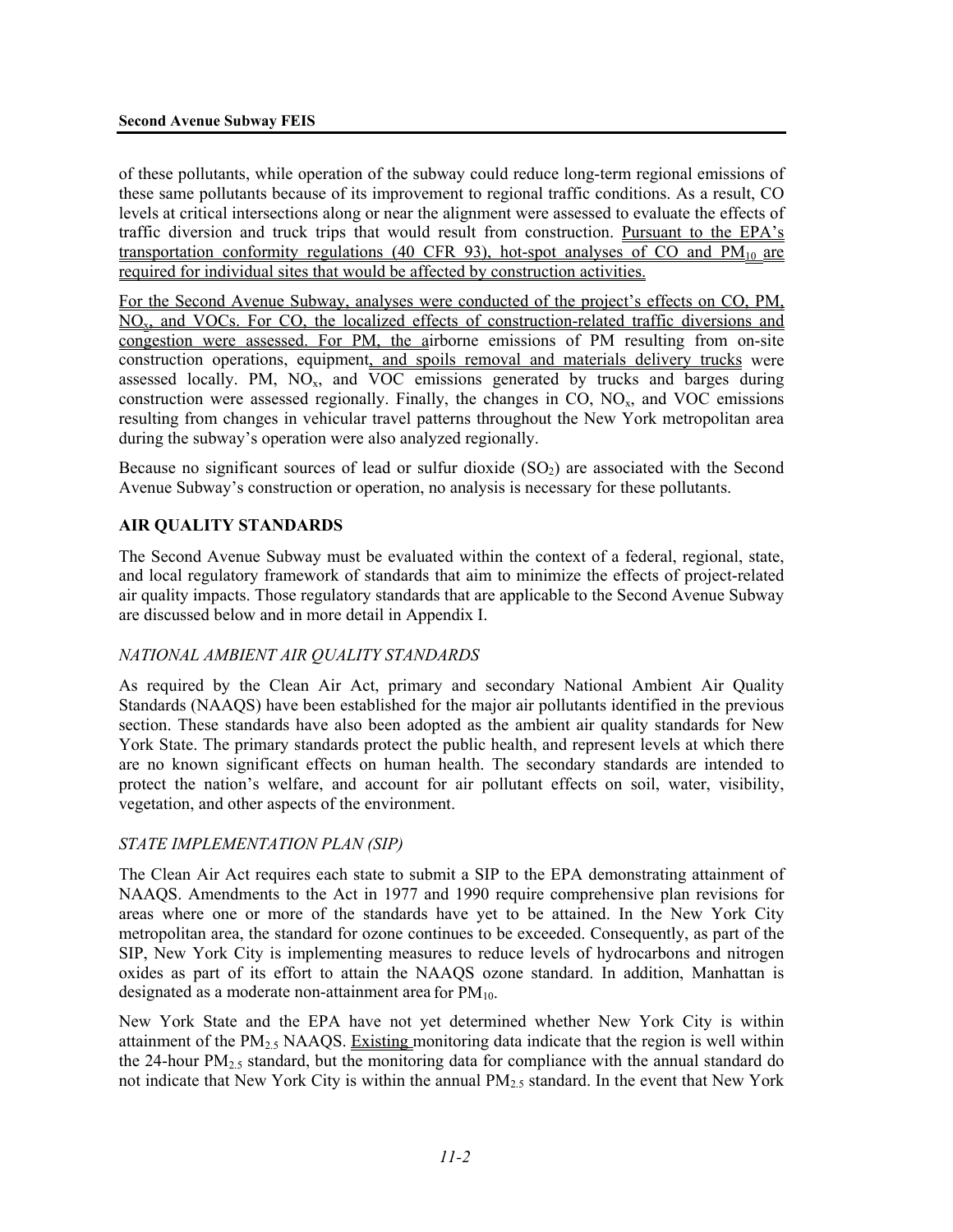County were to be determined to be in non-attainment, a revised SIP would be required, which would incorporate the strategies needed to achieve the standards.

EPA has recently redesignated New York City as an area in attainment for CO. The Clean Air Act Amendments (CAAA) require that a maintenance plan be established to ensure continued compliance of the CO NAAQS for former non-attainment areas.

#### *SIGNIFICANT ADVERSE IMPACT CRITERIA*

A significant impact generally results if the NAAQS for any of the major pollutants is exceeded. In addition to the NAAQS for CO, New York City has developed criteria (see Appendix I) to assess the significance of impacts on air quality that would result from proposed projects or actions, as set forth in the *City Environmental Quality Review (CEQR) Technical Manual*. These criteria (known as *de minimis* criteria) set the minimum change in CO concentration that defines a significant environmental impact.

Although the PM<sub>2.5</sub> monitoring data collected by the New York State Department of Environmental Conservation (NYSDEC) are still under review by NYSDEC, average annual  $PM<sub>2.5</sub> concentrations in some areas of New York City are expected to be slightly higher than the$ annual average NAAQS. Although the 3-year annual mean and the official 24-hour 98th percentile background levels are yet to be determined, NYSDEC has published a policy to provide interim direction for evaluating  $PM_2$ , impacts, until such time as NYSDEC adopts a SIP covering  $PM_{2.5}$ . This policy applies to facilities applying for permits or major permit modifications from NYSDEC under the State Environmental Quality Review Act that emit 15 tons of  $PM_{10}$  or more annually. The interim policy states that such a project will be deemed to have a potentially significant adverse impact if the project's maximum predicted impacts are predicted to increase  $PM_{2.5}$  concentrations by more than 5  $\mu$ g/m<sup>3</sup> on a 24-hour basis or more than  $0.3 \,\mu$ g/m<sup>3</sup> averaged annually. Projects that exceed either the annual or 24-hour threshold will be required to prepare an EIS to assess the severity of the impacts, to evaluate alternatives, and to employ reasonable and necessary mitigation measures to minimize the  $PM_2$ , impacts of the source to the maximum extent practicable.

Additionally, the New York City Department of Environmental Protection (NYCDEP) is currently recommending interim guidance criteria for evaluating the potential  $PM_{2.5}$  impacts from NYCDEP projects subject to City Environmental Quality Review. The interim guidance criteria NYCDEP is currently employing for determination of significant adverse impacts from  $PM_{2.5}$  are: 1) predicted 24-hour (daily) average increase in PM<sub>2.5</sub> concentrations greater than 5  $\mu$ g/m<sup>3</sup> at a discrete location of public access, either at ground or elevated levels (microscale analysis); and 2) a predicted annual average increase in ground-level  $PM_{2.5}$  greater than 0.1 µg/m3 on a neighborhood scale. Appendix I provides more information on this issue.

#### *REGULATORY SETTING*

l

The conformity requirements of the Clean Air Act and regulations promulgated thereunder (conformity requirements) limit the ability of federal agencies to assist, fund, permit, and approve transportation projects that do not conform to the applicable SIP. Accordingly, an area's metropolitan planning organization (MPO), which is the entity responsible for transportation

<sup>&</sup>lt;sup>1</sup> NYSDEC Policy CP-33, "Assessing and Mitigating Impacts of Fine Particulate Matter Emissions," December 29, 2003. This policy was issued after publication of the Second Avenue Subway SDEIS.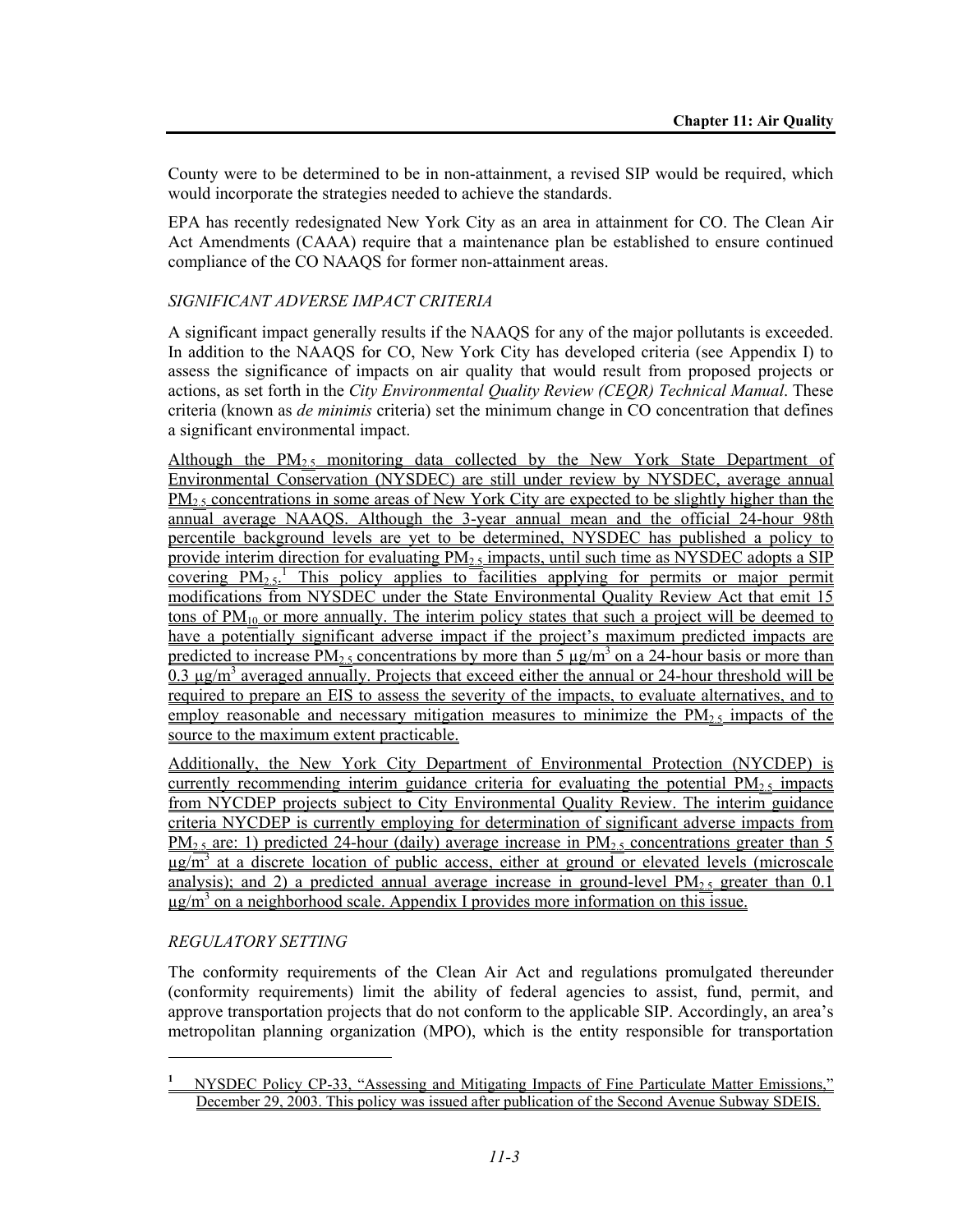planning, together with the State, are responsible for demonstrating conformity with respect to the SIP on metropolitan long-range transportation plans (LRTPs) and transportation improvement programs (TIPs). The EPA must then concur with such conformity determinations. The U.S. Department of Transportation has final approval of conforming plans and TIPs. Conformity determinations for FTA projects must be made according to the requirements of 40 CFR Part 93. A project must come from a conforming plan and TIP; there must be a currently conforming plan and TIP in place at the time of NEPA process completion; and, the project-level conformity requirements must also be satisfied.

The New York Metropolitan Transportation Council (NYMTC) is the MPO for this region. NYMTC approved the conformity determination for the LRTP, known as the Regional Transportation Plan entitled *Mobility for the Millennium*, on September 23, 1999. FHWA and FTA then approved the LRTP conformity determination on September 30, 1999, and EPA concurred with the findings. The 2002-2004 TIP was approved by NYMTC on September 20, 2001. FTA and FHWA provided a joint State TIP approval and positive conformity determination on November 1, 2001. Due to the evolution of the Second Avenue Subway project, only a northern subway segment (one of the alternatives assessed in the MIS/DEIS) was envisioned at that time and included in the LRTP. Thus the approved conforming TIP did not include the construction of the full-length Second Avenue Subway. More recently, NYMTC amended the LRTP to include the full-length subway in the fiscally constrained portion of the Plan. NYMTC adopted a 2004-2006 TIP on September 25, 2003. That TIP includes funding for the EIS, Preliminary Engineering, and Final Design related to the full-length subway and construction funding for the new subway.

At this time, as a result of the World Trade Center disaster on September 11, 2001, and the loss of NYMTC's files containing regional transportation and air quality data, combined with the damage incurred to the downtown mass transit system, the conformity requirements for the New York Metropolitan area have been temporarily waived until September 30, 2005, pursuant to Public Law 107-230; Stat. 1469, enacted October 1, 2002. (This means that the MPO has until September 30, 2005, to produce a conforming TIP and Plan.) Interim interagency consultation procedures were developed, to be in effect during the waiver. These procedures were developed to assist New York State in the interim reporting to congressional committees, the EPA, and the U.S. Department of Transportation.

The air quality analysis in this FEIS focuses on the legislative waiver of conformity requirements for the plan and TIP. MTA/NYCT is complying with the enhanced Interagency Consultation procedures during the conformity waiver. When the conformity waiver expires, the air quality effects of the Second Avenue Subway project will be included in the regional emissions analysis for the New York metropolitan area.

#### **METHODOLOGY FOR PREDICTING POLLUTANT CONCENTRATIONS DURING CONSTRUCTION AND OPERATIONS**

Generally, the air quality analyses were conducted using a combination of EPA emission and dispersion models to estimate increases in pollutant concentrations above the existing background level. Three different air quality analyses were conducted to assess potential effects of the Second Avenue Subway project's construction on air quality. A fourth air quality analysis was used to demonstrate the effects of the subway once operational. The three air quality assessments for the construction period included: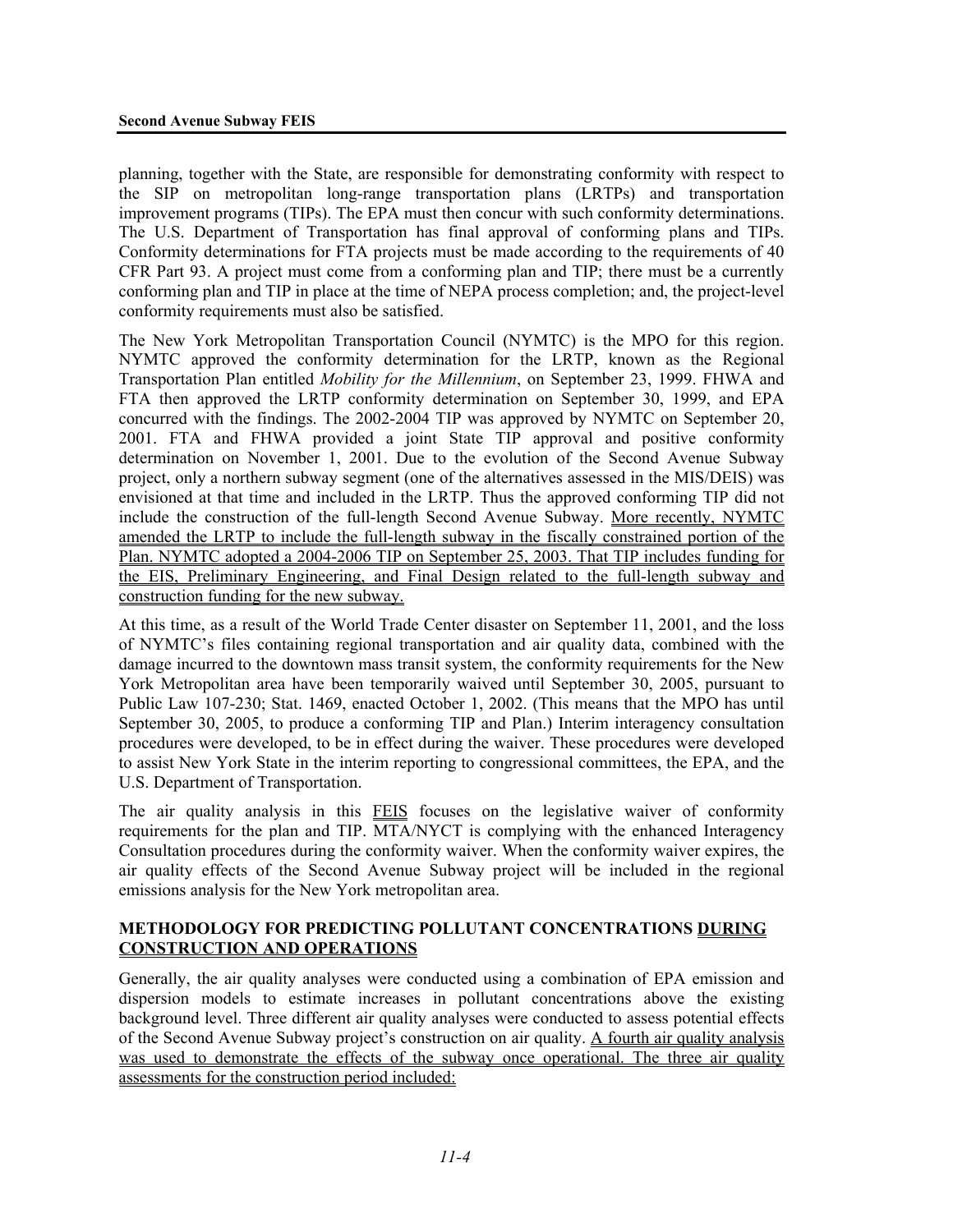- *Carbon monoxide analysis*—to estimate increases in CO levels resulting from constructionrelated traffic diversions and congestion;
- *Particulate matter concentrations analysis*—to determine potential increases in PM<sub>10</sub> and  $PM_{2.5}$  near the construction sites and on local streets resulting from construction activities and the use of diesel-powered equipment; and
- *Regional construction impact analysis*—to estimate potential regional increases in NO<sub>x</sub>, VOCs, and  $PM<sub>2.5</sub>$  from construction.

The air quality analysis for the operations period—a *regional operational impact analysis* demonstrated the improvements in regional air quality (i.e., decreases in CO, VOCs,  $NO<sub>x</sub>$ , and  $PM_{10}$ ) that would result once the Second Avenue Subway is operational.

For detailed information on the analysis methodologies (including modeling assumptions, worstcase meteorological conditions, and emission rates), see Appendix I. As noted in Appendix I, revisions to the air quality analyses were made after completion of the SDEIS to update modeling assumptions to reflect the latest appropriate guidance and to revise the analysis year for the completed project from 2020 to 2025. (As described in Chapter 2, "Project Alternatives, the analysis year for the FEIS has been changed to 2025, rather than the 2020 analysis year used in the SDEIS, to be consistent with the Section 5309 FTA New Starts Annual Update for 2005.)

#### *ANALYSIS OF CONSTRUCTION IMPACTS OF THE SECOND AVENUE SUBWAY*

#### *Carbon Monoxide Analysis*

1

Maximum 8-hour average CO concentrations were first determined using EPA's CAL3QHC model. At locations where maximum predicted CO concentrations exceeded the applicable ambient air quality standard, a more refined model, the CAL3QHCR<sup>1</sup>, was used to determine maximum concentrations. Vehicular CO emissions were computed using the EPA-developed Mobile Source Emissions Model (MOBILE5B). Background CO values were obtained from the New York City Department of Environmental Protection (NYCDEP).

To determine the most significant CO impacts that might result from construction, five representative receptor sites in the three most congested neighborhood zones—East Harlem, the Upper East Side, and East Midtown—were selected for quantified microscale analysis (see Table 11-1). The five receptor sites were selected based on the results of the vehicular transportation analysis, and represent either locations with the worst existing traffic conditions in the East Side study area or locations that would experience the greatest increases in traffic due to diversions and increased traffic from construction activities along the Second Avenue Subway alignment. More information on how these locations were determined to be the worst case intersections is provided in Appendix I.

<sup>&</sup>lt;sup>1</sup> CAL3QHCR User's Guide, Office of Air Quality, Planning Standards, U.S. Environmental Protection Agency, Research Triangle Park, September 1995. CAL3QHCR is an enhanced but separate version of CAL3QHC that allows for the incorporation of actual local meteorological data into the modeling, instead of worst-case assumptions regarding meteorological parameters. The CAL3QHCR model also allows for varying traffic volumes of peak hour conditions (i.e., Tier II simulation scenario), which generally results in maximum predicted CO levels less than those calculated under Tier I (because traffic volumes during off-peak conditions are much less than during corresponding peak hour conditions).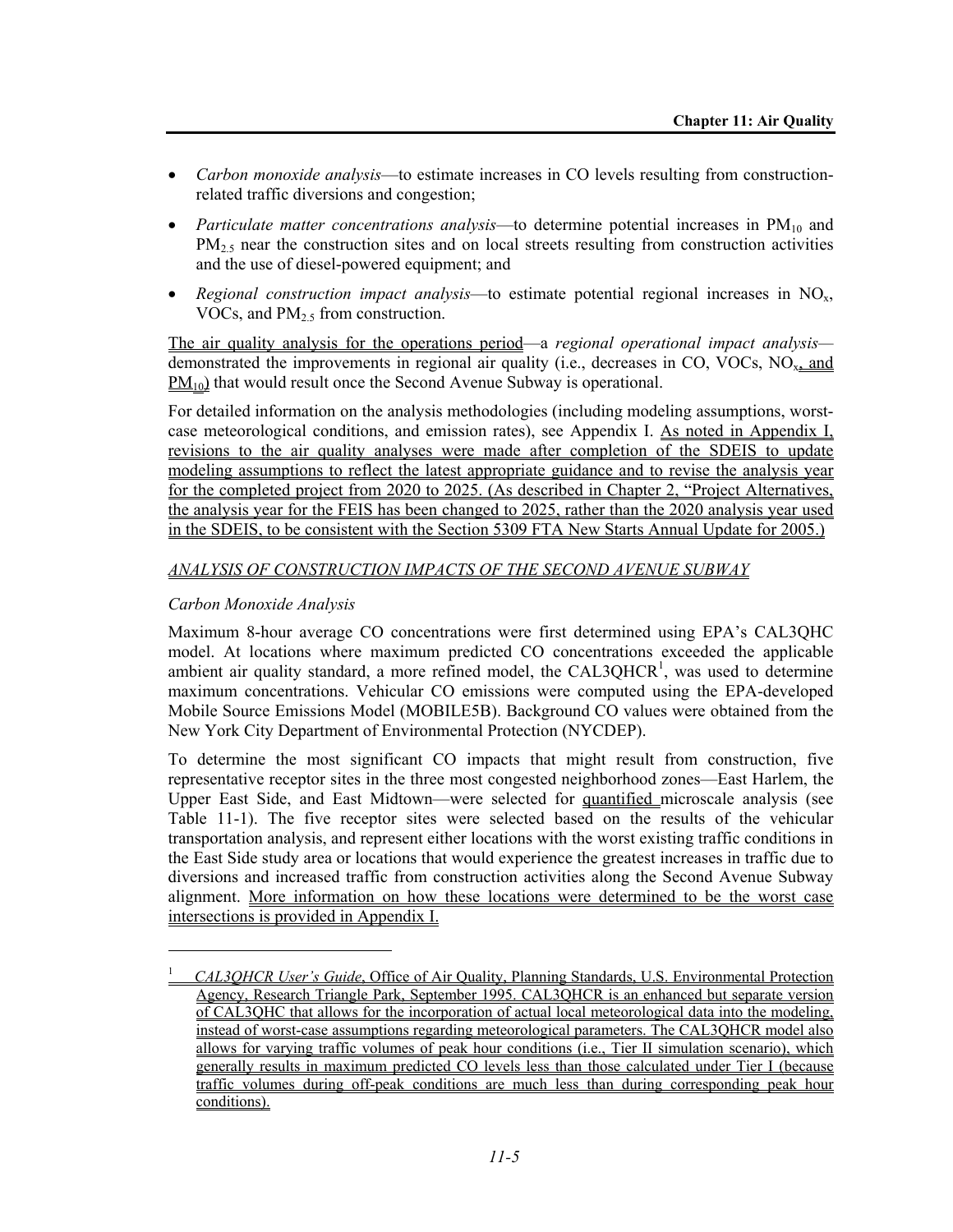| Receptor<br><b>Site</b> | <b>Study Area</b>                      | Location                         | <b>Time Period</b><br>Analyzed |
|-------------------------|----------------------------------------|----------------------------------|--------------------------------|
|                         | East Harlem                            | 124th Street and Park Avenue     | AM                             |
| 2                       | East Harlem/<br><b>Upper East Side</b> | 96th Street and Lexington Avenue | AM                             |
| 3                       | East Harlem/<br><b>Upper East Side</b> | 96th Street and Second Avenue    | AM/PM                          |
|                         | East Midtown                           | 34th Street and Lexington Avenue | AM                             |
| 5                       | East Midtown                           | 34th Street and Second Avenue    | AM/PM                          |

#### **Table 11-1 Mobile Source (CO) Receptor Locations**

The air quality analyses used the same assumptions related to baseline vehicle traffic, projectgenerated trucks, and project-related diversions of traffic as presented in Chapter 5D of this FEIS. As described there and in Chapter 3, since publication of the SDEIS, the total number of trucks to be generated by the project has increased. However, the daily and peak hour truck estimates used in the SDEIS were conservatively high and remain adequate for representing worst-case traffic conditions in this FEIS.

As described above, EPA's transportation conformity regulations require analyses of CO for individual sites that would be affected by construction activities for more than 5 years. Based on the project's current phasing plan, construction activities would last longer than 5 years at four locations: near the 125th Street Station (including construction of the station and mined tunnels), in the 96th Street vicinity, in the 34th Street vicinity, and at the Hanover Square Station area in conjunction with Pier 6. The project's effects on CO at each of those locations are discussed later in this chapter.

#### *Particulate Matter Analysis*

To assess construction-related particulate matter emissions, site-specific modeling of selected construction sites was conducted for  $PM_{10}$ . The results of that analysis were then used to estimate effects related to  $PM<sub>2.5</sub>$ . The methodology used for these localized analyses, which is described below and in greater detail in Appendix I, included consideration of both vehicles on the streets near the construction sites and construction activities and equipment at the construction sites themselves. An extensive discussion of issues specific to  $PM_{2.5}$  appears in section D of this chapter, in the subsection entitled, " $PM_{2.5}$  Analysis," below. In addition, particulate matter was considered on a regional basis as part of the project's overall regional analysis.

On-street emissions modeling considered both construction vehicles and the diversions to existing traffic conditions along the alignment that would occur during the subway's construction. The effect of construction on the emission levels of  $PM_{10}$  from on-street sources was estimated using the EPA's mobile source particulate matter model—PART5 (EPA, 1995a). PART5 computes PM<sub>10</sub> emission factors for a variety of gasoline- and diesel-powered vehicles for current and future years.

Construction activities would take place at many locations along the proposed alignment. To determine which activities and locations should be used for analysis, the following factors were considered: intensity and duration of construction activities; proximity to sensitive uses; ability to represent activities that would occur in other places along the alignment; and amount of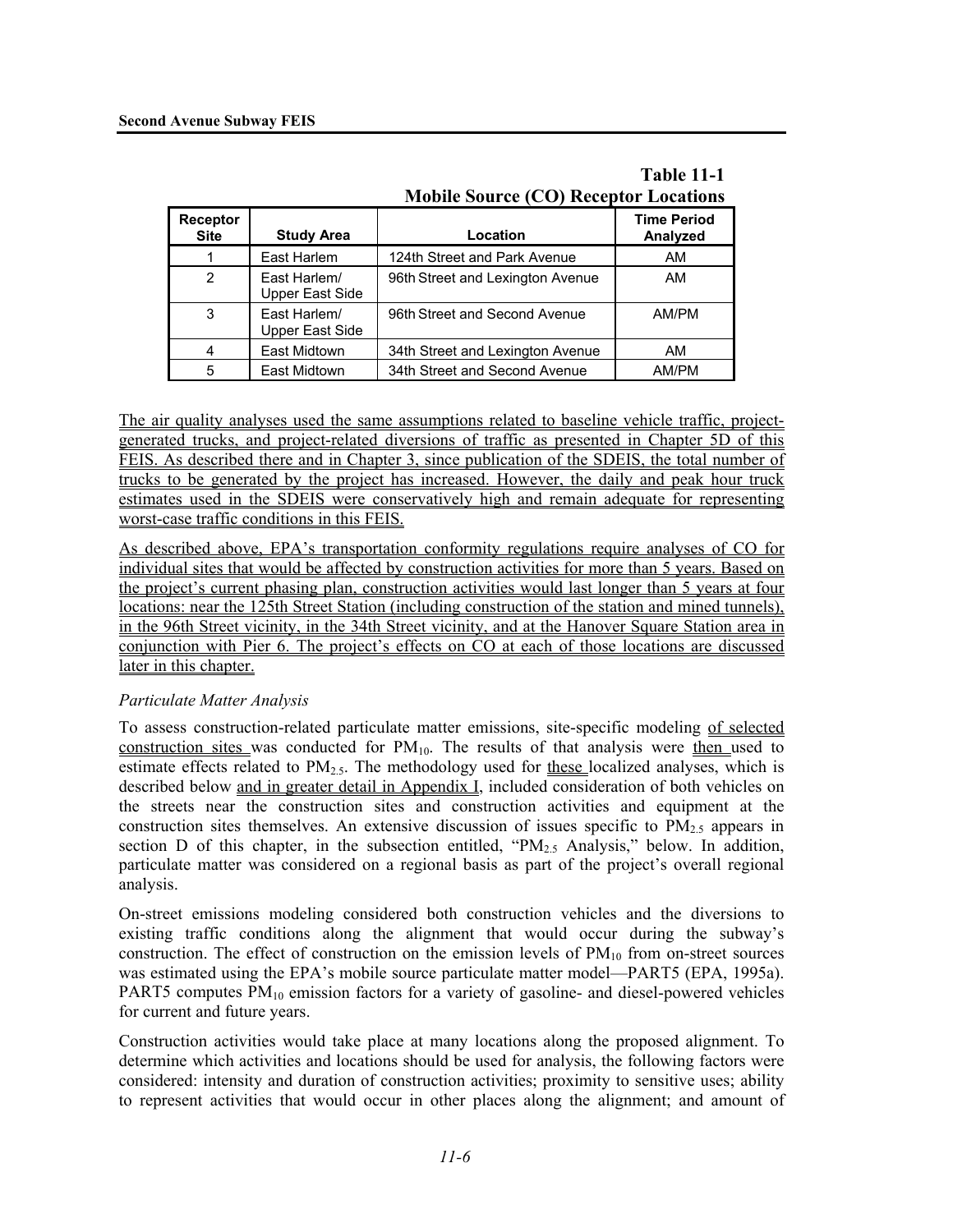existing traffic. Using data gathered for the traffic analyses detailed in Chapter 5D, "Transportation—Vehicular Traffic," existing AM and PM peak hour traffic volumes along Second Avenue were categorized as low [fewer than 1,500 vehicles per hour (vph)], moderate (1,500 to 3,000 vph), and high (over 3,000 vph).

Based on these criteria, three construction sites were selected for quantified analysis of particulate matter: the area between 97th and 92nd Streets ("the 90s"), to be in construction in Phase 1, which was rated as having moderate existing traffic volumes; a corresponding area in the 30s concentrated near 36th Street ("the 30s"), to be in construction in Phase 3, which has high existing traffic volumes; and a barge facility, because the construction operations at the proposed Pier 6 barge site in Lower Manhattan in Phase 4 would differ from those along the subway alignment. As noted above, EPA's transportation conformity regulations require analyses of  $PM_{10}$  for individual sites that would be affected by construction activities for more than 5 years. The project's effects on  $PM_{10}$  concentrations at the four locations where construction would last longer than 5 years in the current phasing plan are discussed later in this chapter.

The methodology used for assessing potential particulate matter effects from barging activities involved identifying a "worst case" assumption for the barge operation. The SDEIS described two possible barge sites that might be used during construction: one in East Harlem at 129th Street and the Harlem River, and the other in Lower Manhattan at Pier 6 and the East River. The air quality analysis in the SDEIS was conducted for the barge site that was identified as worstcase in terms of potential air quality effects, the 129th Street barge site. Both barge sites would have had similar loading and unloading operations using the same type and number of construction equipment. At both sites, it was assumed that the same numbers of trucks would travel between the barging operations and the project's construction sites. Both barge sites were located adjacent to a multi-lane, limited access highway (the Harlem River Drive at 129th Street and the FDR Drive at Pier 6). The 129th Street barge site is located directly across the street from a large public park, Harlem River Drive Park and Crack is Wack Playground. Because the sites were otherwise equivalent, the 129th Street barge site was selected as the worst-case barge site because it had a sensitive receptor (the park) in close proximity. Since completion of the SDEIS, the 129th Street barge site has been eliminated from further consideration, but the air quality analysis at this site can still be used to represent the reasonable worst-case air quality effects of barging operations for the project. See Appendix I for more details.

On-site sources for construction activities would include emissions from trucks, barges and equipment movements on unpaved and paved surfaces, transfer of spoils from cranes to trucks, transfer of spoils to temporary storage areas, and diesel emissions from construction equipment. Emissions of  $PM_{10}$  from spoils removal and materials delivery trucks were computed using the previously discussed PM emissions model, PART5. Estimates of  $PM_{10}$  emission rates from construction activities at the site were based on the anticipated operations and emission factors from EPA's "AP-42, Compilation of Air Pollutant Emission Factors" while emissions from nonroad construction equipment were computed using the EPA's Draft NONROAD Model.

Increases in ambient particulate matter concentrations due to emissions from on-road and construction activity were evaluated using EPA's Industrial Source Complex Short Term (ISCST3) dispersion model.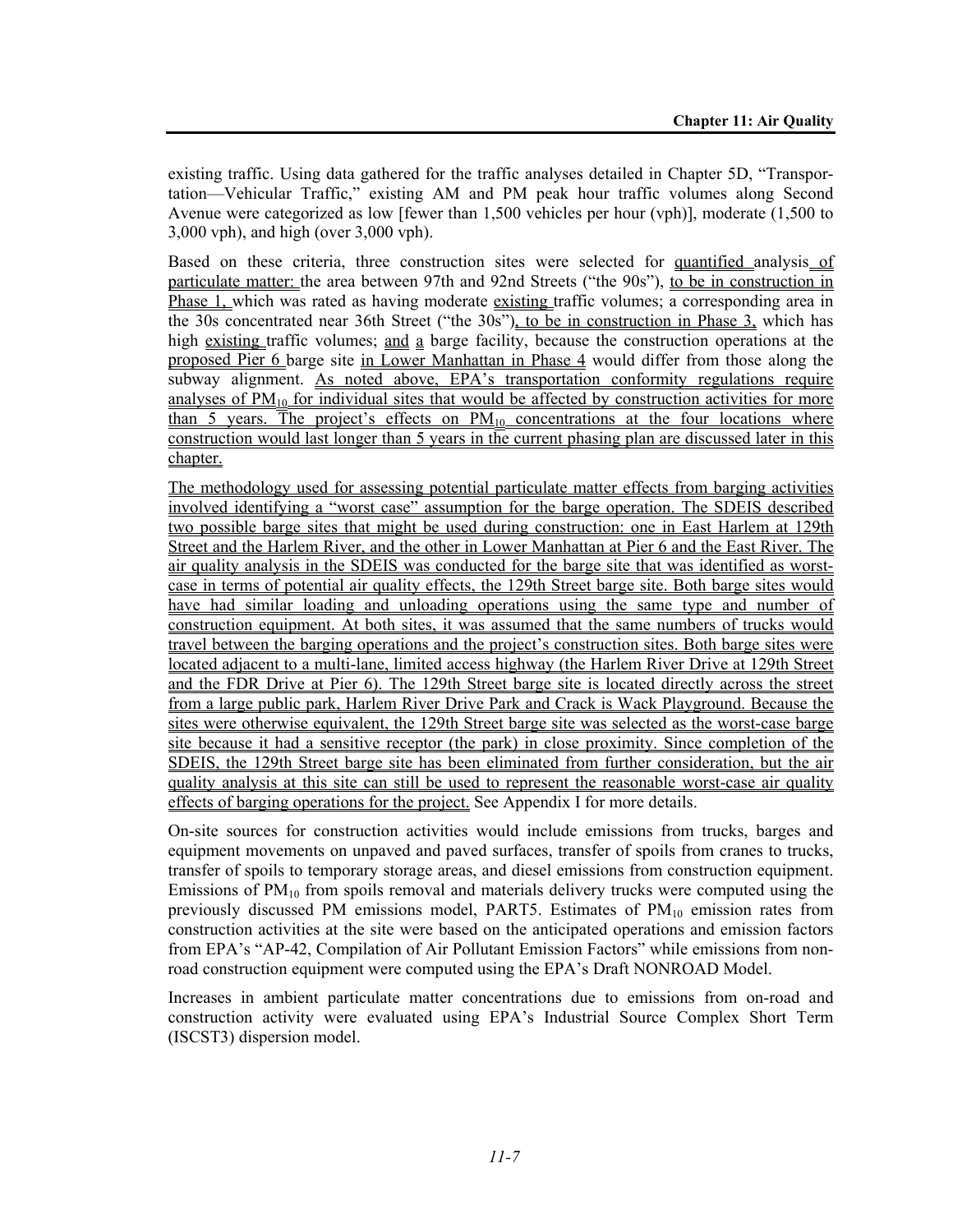#### *Regional Analysis of Construction Activity*

Because of the large scale and extended duration of the construction required for the Second Avenue Subway, the construction could potentially increase regional concentrations of ozone precursors—NO<sub>x</sub> and VOCs—as well as fine particulate matter  $(PM<sub>2.5</sub>)$ , all of which are pollutants of concern on a regional basis. The regional effects of the project's construction were assessed in two ways: 1) the total amount of these pollutants throughout the region that would result from transportation of spoils was calculated; and 2) the concentrations of  $PM_{2.5}$  that would result from the project's trucking and construction site activities were computed on a regional basis. The concentrations of ozone precursors  $(NO<sub>x</sub>$  and  $VOCs)$  that would result from construction were not predicted on a regional basis, since these pollutants are of concern because of their role in the formation of ozone, but that process is very complex and there is no reliable way to predict a project's effects on ozone.

#### *ANALYSIS OF PERMANENT IMPACTS OF THE SECOND AVENUE SUBWAY*

Operation of the Second Avenue Subway would result in a decrease in air pollutant emissions due to a reduction in the number of vehicle miles traveled in the region. To determine the benefits that the Second Avenue Subway would have on air quality by changing vehicular traffic once it is operating, pollutant burdens were computed. Pollutant burdens represent total expected quantities of regional pollutant emissions for a defined time and provide an indication of the general change in air quality.

# **B. EXISTING CONDITIONS**

Based on the most recent NYSDEC monitoring data, there are no exceedances of the NAAQS for CO,  $NO_x$ ,  $PM_{10}$ , or  $SO_2$  at any location in East Harlem, the Upper East Side, East Midtown, Gramercy Park/Union Square, the East Village/Lower East Side/Chinatown, and Lower Manhattan.  $PM_2$ <sub>5</sub> has been monitored in New York since 2000. Although determination of compliance by  $\overline{EPA}$ , based on three annual averages, is yet to be made, the data indicate that annual averages in New York City range from slightly lower to slightly higher than the 15  $\mu$ g/m<sup>3</sup> NAAQS. In the past two decades, air quality in New York City has improved significantly. Ambient concentrations of most key ("criteria") pollutants have decreased to their lowest levels in 25 years, and exceedances of the standard for a few pollutants are infrequent. The current trend is reflected by the monitored concentrations of criteria pollutants, including CO, NOx, PM, SO2, ozone, and lead, which are consistently lower throughout the city.

# **C. FUTURE CONDITIONS COMMON TO ALL ALTERNATIVES**

In the future, air quality in the region should continue to improve due to the effects of federally mandated emission control programs scheduled to be implemented over the next several years. Many of these programs were part of the 1990 CAAA or are included as part of each state's SIP to meet the ozone NAAQS. These programs cover a wide range of sources, both mobile and stationary, and will affect emissions of  $NO<sub>x</sub>$ ,  $SO<sub>2</sub>$ ,  $CO$ ,  $PM$ , and VOCs. Furthermore, as directed in the 1990 CAAA, EPA has taken measures to reduce emissions from non-road (e.g., construction equipment, etc.) diesel engines in two past regulatory actions. Based on the current and projected air quality trends for New York City, the region should experience continued reductions of ambient concentrations and improving air quality.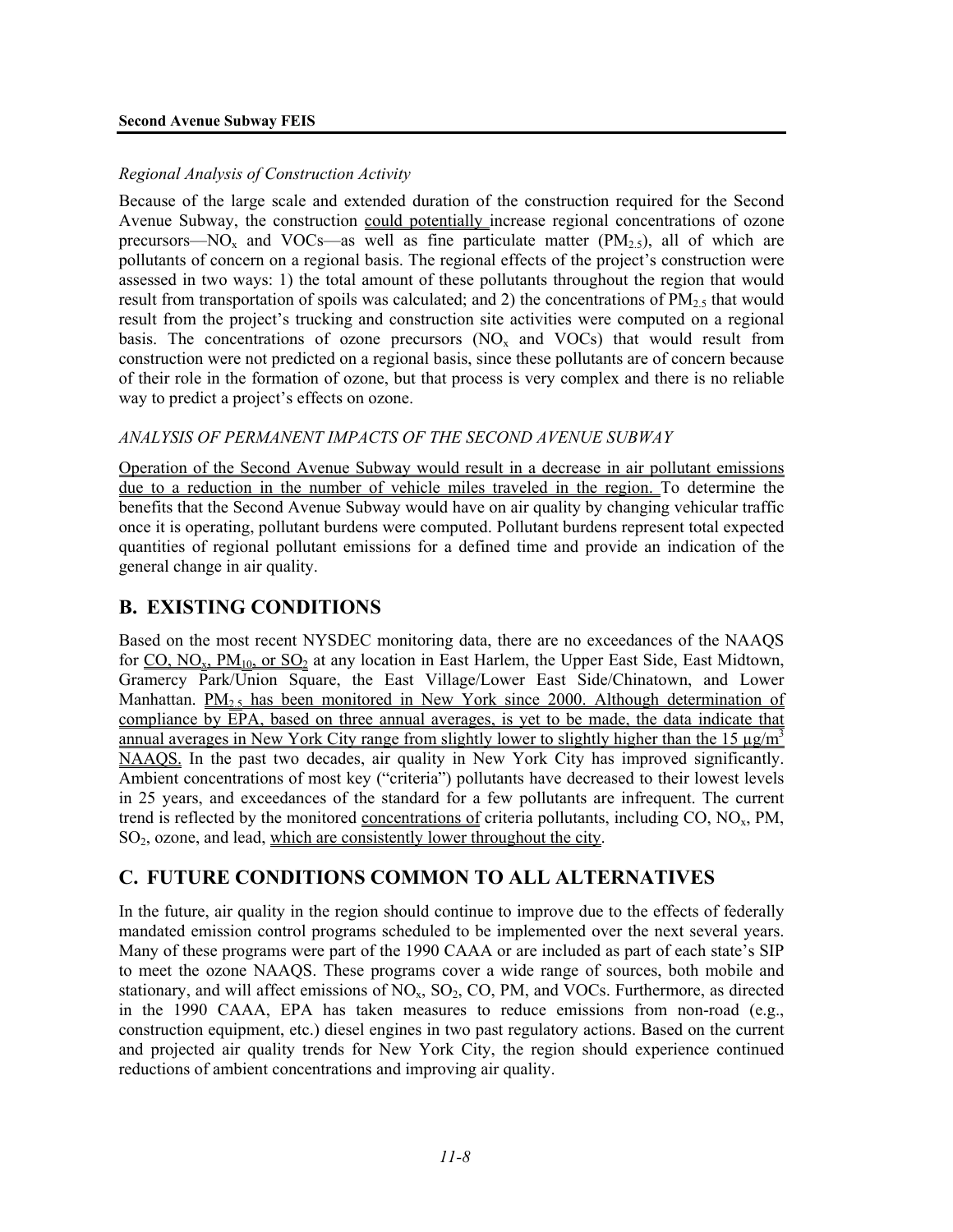# **D. CONSTRUCTION IMPACTS OF THE PROJECT ALTERNATIVES**

# **NO BUILD ALTERNATIVE**

With the No Build Alternative, the Second Avenue Subway would not be built. Thus, there would be no interim construction impacts.

#### **SECOND AVENUE SUBWAY**

As described in Chapter 3 of this FEIS ("Description of Construction Methods and Activities"), since issuing the SDEIS, NYCT has identified a phasing plan for the project that would allow the new Second Avenue Subway to be built and operated incrementally, in four phases. The current phasing plan is as follows:

- Phase 1: 105th Street to 62nd Street, including a tunnel connection to the 63rd Street/Broadway Line;
- Phase 2: 125th Street to 105th Street;
- Phase 3: 62nd Street to Houston Street; including the 63rd Street tunnel connection to Queens for non-passenger service; and
- Phase 4: Houston Street to Hanover Square tail tracks.

The plan permits portions of the project to operate prior to completion of the entire line, with some service provided within each of the areas upon completion of that construction phase. This plan is subject to revision as engineering continues.

During all phases of the Second Avenue Subway construction, the heaviest trucking activity would likely occur when cut-and-cover excavation takes place at station locations, access shafts, and tunnel boring machine (TBM) insertion locations. During such periods, the subway's construction would generate a significant volume of truck traffic throughout the East Side of Manhattan to permit spoils removal from, and materials delivery to, the various construction sites. The construction-related truck traffic and delays to and diversions of other vehicular traffic on the roads near the construction sites would have the potential to affect localized CO levels within the areas under construction for a given phase. These changes could affect both the location and the quantity of pollutants emitted from vehicles. The results of the CO analysis conducted for the construction sites and locations where traffic would be diverted are presented below.

Air quality in close proximity to construction sites would also be affected by fugitive dust and other particulate matter created at active construction sites and from diesel-powered equipment that would operate at the sites, as well as particulate matter from vehicular traffic on streets adjacent to the construction sites. The results of the analysis of particulate matter conducted for the construction sites are presented below.

Finally, in addition to localized effects near construction sites that are specific to a particular construction phase, construction activities also have the potential to affect regional air quality throughout the construction period. A regional analysis was therefore also conducted, and is presented following the description of the CO analysis and particulate matter analysis.

With the current phasing plan, construction of the subway is expected to start in 2004 and would continue until 2020. As construction year near the approximate midpoint of construction duration, 2010 was conservatively selected as the analysis year for construction-related air quality effects. Chapter 3 provides more information on construction activities.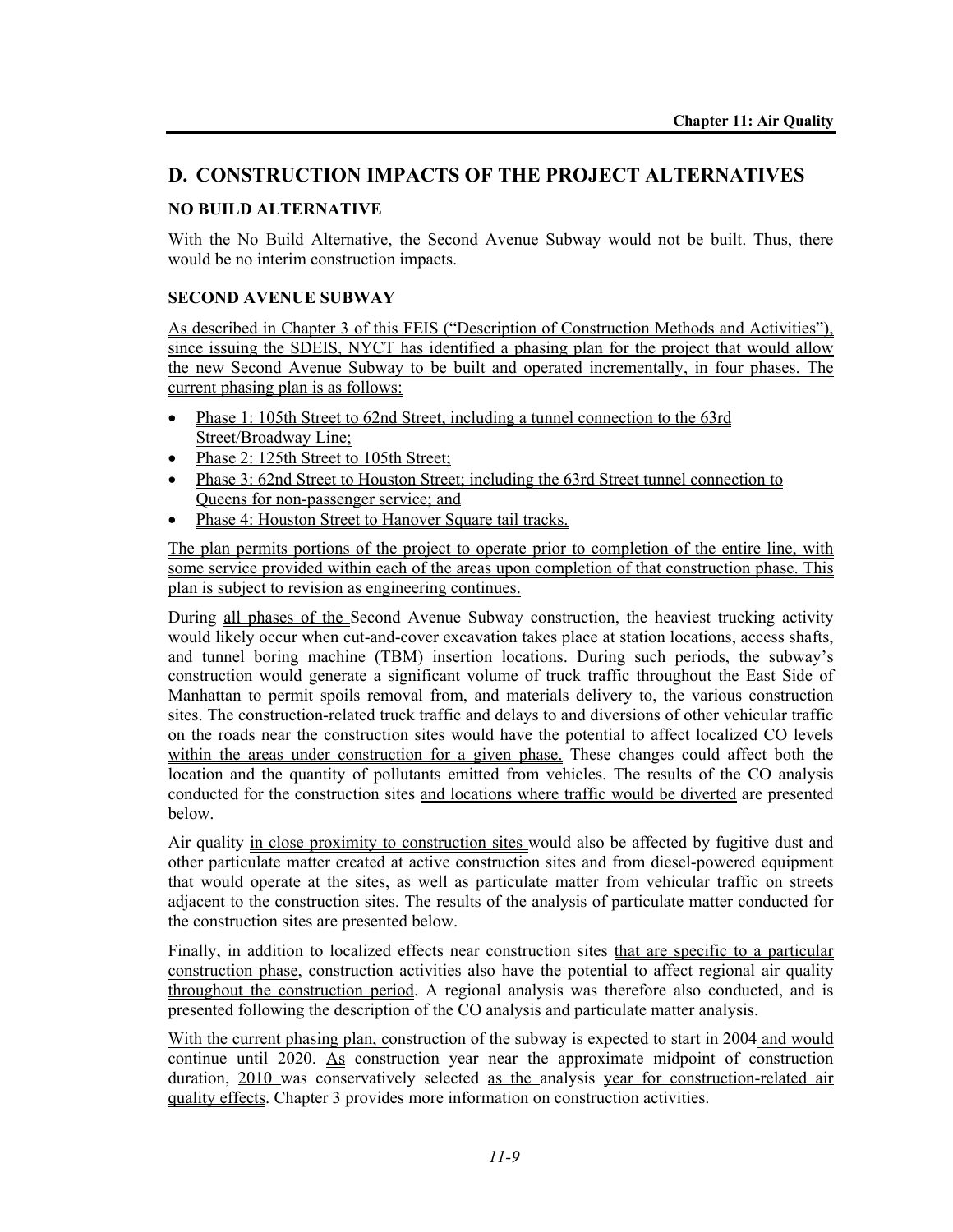<u>.</u>

#### *CARBON MONOXIDE ANALYSIS*

A microscale CO analysis was performed for the construction phase of the Second Avenue Subway for the year 2010 following the CO modeling procedures discussed above. Vehicular traffic estimates, which are outlined in Chapter 5D, were employed in the air quality mobile source modeling. The modeling effort accounted for increased congestion, lower running speeds, and increased idle emissions. Table 11-2 shows the results of the CO analysis<sup>1</sup> for the No Build Alternative and for the Second Avenue Subway's construction phase.

|                         | (parts per million)                                             |                              |                 |                               |  |  |  |  |  |
|-------------------------|-----------------------------------------------------------------|------------------------------|-----------------|-------------------------------|--|--|--|--|--|
|                         |                                                                 |                              |                 | <b>CO Concentration [ppm]</b> |  |  |  |  |  |
| Receptor<br><b>Site</b> | Location                                                        | <b>Time</b><br><b>Period</b> | <b>No Build</b> | Subway<br><b>Construction</b> |  |  |  |  |  |
|                         | 124th Street and Park Avenue                                    | AM                           | 3.5             | 3.6                           |  |  |  |  |  |
| 2                       | 96th Street and Lexington Avenue                                | AM                           | 3.5             | 3.5                           |  |  |  |  |  |
| 3                       | 96th Street and Second Avenue                                   | <b>PM</b>                    | 4.4             | 4.7                           |  |  |  |  |  |
| 4                       | 34th Street and Lexington Avenue                                | AM                           | 5.4             | 5.4                           |  |  |  |  |  |
| 5                       | 34th Street and Second Avenue                                   | <b>PM</b>                    | 5.1             | 5.0                           |  |  |  |  |  |
| Notes:                  |                                                                 |                              |                 |                               |  |  |  |  |  |
|                         | The 8-hour NAAQS for CO is 9 ppm.<br>Detailed CAL3QHCR results. |                              |                 |                               |  |  |  |  |  |

| <b>Table 11-2</b>                                              |
|----------------------------------------------------------------|
| Future (2010) Maximum Predicted 8-Hour Average Carbon Monoxide |
| <b>Concentrations for Second Avenue Construction</b>           |
| $\mathcal{L}$ and $\mathcal{L}$ and $\mathcal{L}$              |

In all neighborhood zones along the Second Avenue Subway's alignment, the predicted CO concentrations during construction would be well below the NAAQS, and no significant adverse impacts on CO levels in the study area would occur as a result of construction, with or without traffic mitigation measures. (The air quality analysis conservatively assumed no traffic mitigation would be implemented.) Despite traffic impacts, lower vehicle speeds, and longer idling queues at intersections, CO levels during the Second Avenue Subway's construction period are predicted to be the same or lower than No Build levels at three of the five receptor sites, because lower overall traffic volumes would pass through the affected intersections once their capacity is reduced for construction activities. Assuming the standard traffic mitigation measures described in Chapter 5D are implemented, the traffic impacts at receptor sites 1 and 3 would be fully mitigated, and predicted CO levels at those locations would be reduced during construction. At receptor site 5, which would be the most severely affected intersection from traffic (to be used during Phase 3), a variety of mitigation measures were considered. Because of construction constraints and concerns about these measures' feasibility at this location, NYCT will continue to determine the most effective practicable traffic mitigation measures during the ongoing engineering (for more information, see Chapter 5D). Regardless, there would be no air quality impacts from CO at this location, nor would any be expected at any other intersections

<sup>1</sup> No 1-hour values are shown since predicted concentrations are far below the respective standard. In addition, 8-hour values are the most critical for impact assessment. The values shown for CAL3QHC modeling are the highest predicted concentrations for each receptor location for the time periods analyzed.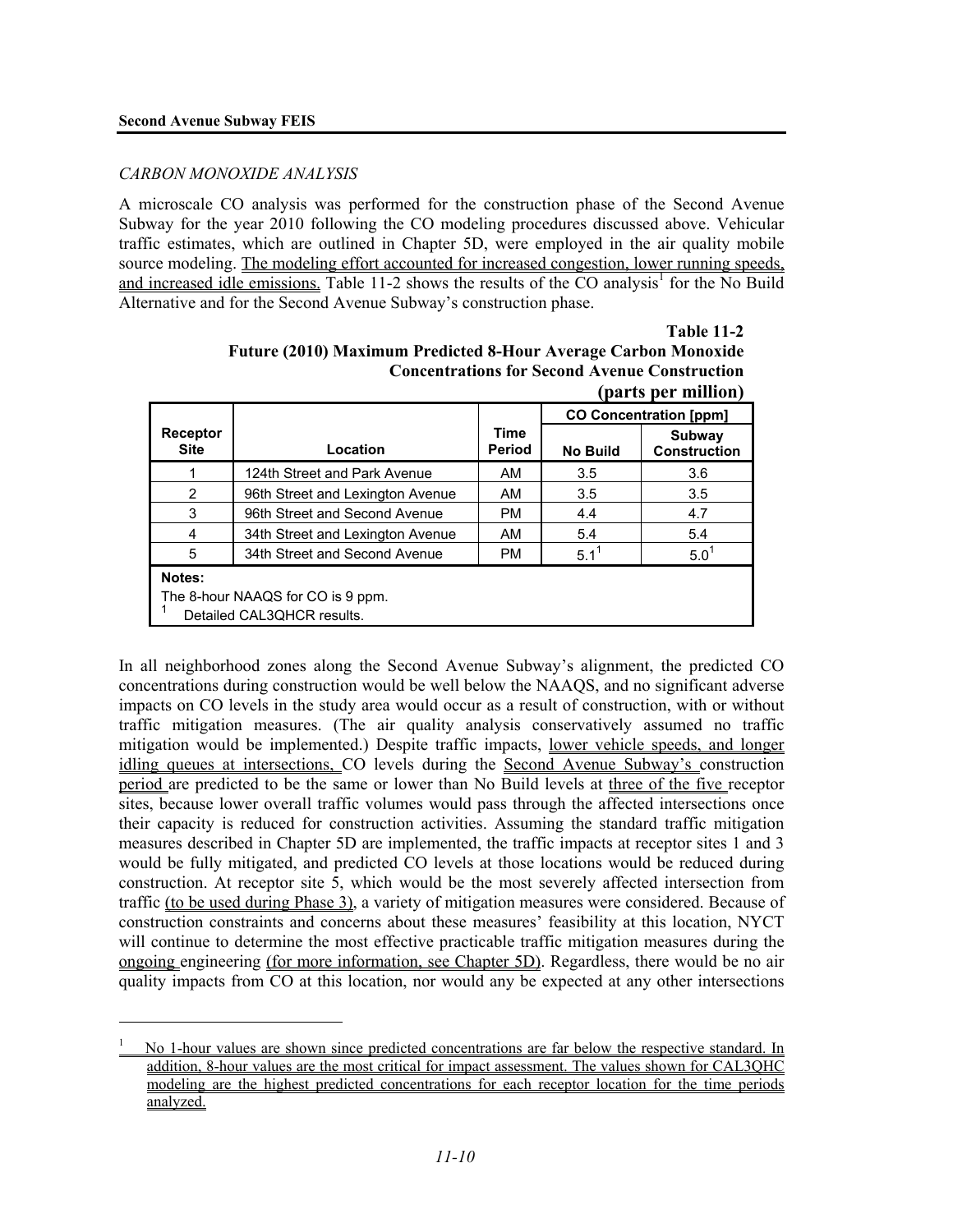where standard traffic engineering improvements would not fully mitigate traffic impacts and alternative measures are necessary.

Although a detailed analysis was only conducted for the five identified intersections in East Harlem, the Upper East Side, and East Midtown, these receptor sites represent the reasonable worst-case conditions that are likely to occur throughout the entire East Side study area during any construction phase. Since no CO air quality impacts would occur at the five worst-case intersections, no impacts are expected at any other intersections along the Second Avenue Subway alignment as well.

Based on the project's current phasing plan, construction activities would last longer than 5 years at four locations: near the 125th Street Station (including construction of the station and mined tunnels), in the 96th Street vicinity, in the 34th Street vicinity, and at the Hanover Square Station area in conjunction with Pier 6. To evaluate the project's effects on localized CO concentrations in the 90s vicinity and in the 30s vicinity, quantitative modeling was conducted, as described above. That modeling concluded that no significant adverse CO impacts would occur at those worst-case intersections. Therefore, it can be concluded that no CO impacts would occur at other intersections in those construction zones either. Similarly, the analysis of construction-related activity on CO concentrations conducted for the worst-case locations demonstrates that no significant adverse effects on CO would occur at the 125th Street construction zone. Finally, no significant CO impacts would be expected at the Pier 6 barge site in Lower Manhattan either. At that site, traffic volumes on local streets that could be affected by construction activities are much lower than at the intersections that were modeled and no significant traffic diversions are expected. Further, trucks traveling to the barge site would not be a significant source of CO emissions (since diesel trucks emit only a small amount of CO).

Based on the analysis conducted, it can also be concluded that no significant adverse CO impacts would occur to the intersections identified in the 1992 SIP attainment demonstration that are within  $\frac{1}{2}$  mile of the project's alignment: First Avenue and 57th Street, Third Avenue and 57th Street, Second Avenue and 36th Street, and Delancey and Allen Streets. At the two 57th Street locations and at Delancey Street, the project's construction is not anticipated to cause significant traffic impacts that cannot be mitigated (see Chapter 5D and Appendix D for more on traffic conditions during construction). At 36th Street, the analysis conducted at 34th Street and Second Avenue represents worst-case conditions for the project during the construction period, and impacts at 36th Street would be similar.

# *PARTICULATE MATTER CONCENTRATIONS*

Two construction zones were selected for construction activity modeling of PM: the area between 97th and 92nd Streets ("the 90s") to be constructed in Phase 1 and a corresponding area in the 30s concentrated near 36th Street ("the 30s") to be constructed in Phase 3. As noted earlier, these sites were selected because they could experience the most intense and longest duration construction activities along the alignment, because both locations have heavy existing traffic volumes as well as sensitive receptors nearby, and because both areas can represent activities that would occur in other places along the alignment. At both locations, two construction activities were modeled separately: the open-cut station excavation process and the spoils removal process for the TBM. These activities were chosen for modeling because they would each require a large number of construction vehicles and machinery over a multi-year period and because they would also occur at all locations where stations would be constructed. Further, although a variety of construction techniques could be used to build a particular project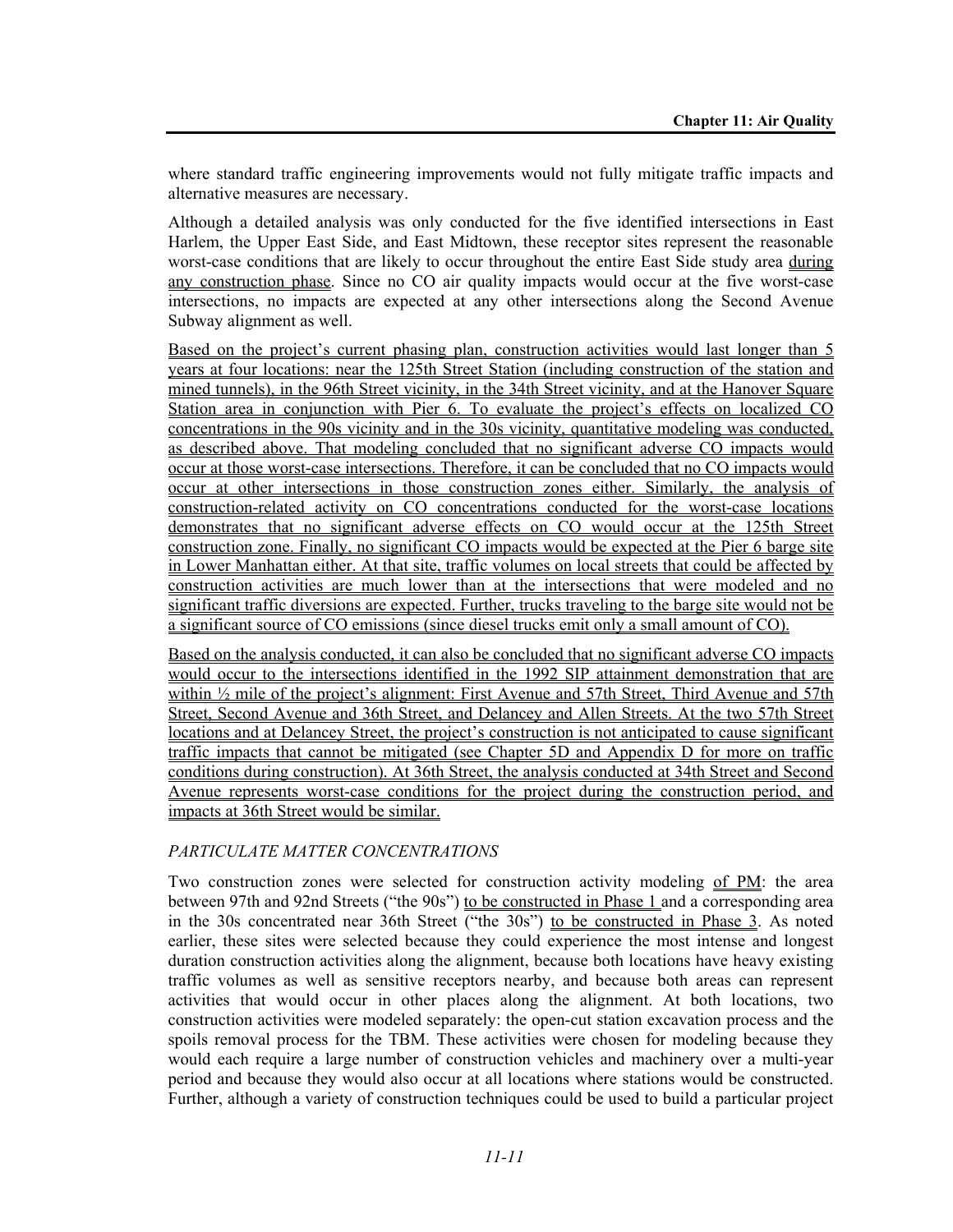element, these two construction activities (open cut station excavation and TBM spoils removal) would result in the greatest potential effect to air quality.<sup>1</sup> Consequently, the activities analyzed represent the worst-case conditions at those construction sites, and the results of the analysis for these activities can be used to make conclusions about other portions of the subway alignment where less construction activity would take place.

In addition, an analysis was performed of the potential impacts of barge facilities on  $PM_{10}$ . As described in Chapter 3, "Description of Construction Methods and Activities," current plans call for a potential barge facility to be used during the construction period at Pier 6 on the East River in Lower Manhattan in Phase 4. This site would function as a transfer point for outgoing spoils, collecting the spoils arriving by truck from the various construction sites and loading them on barges for further transport to the final destination. Incoming materials that would be distributed to the various construction sites would also depart from this site. As described above, the analysis of barging operations considered the worst-case location of the 129th Street barge site (which is no longer under consideration). The main activities modeled at the barge facility were the transfer of spoils from the trucks via cranes and hoppers to awaiting barges, and engine emissions from trucks, barges, cranes, and the various other pieces of construction equipment that would operate at the site.

The PM<sub>10</sub> concentrations expected at typical Second Avenue Subway construction sites are described below, based on the modeling conducted for the sites in the 90s and 30s. Following that discussion is a description of the  $PM_{10}$  concentrations expected at the barge site. A separate discussion of fine particulate matter (PM<sub>2.5</sub>) at construction sites and barge sites is provided after the discussion of PM<sub>10</sub>. In addition, regional effects related to particulate matter are described, in the overall discussion of regional air quality that follows.

#### *Construction Sites—PM10*

<u>.</u>

At the sites in the 90s and in the 30s, project-related particulate matter during construction would result from the combination of on-street sources (i.e., trucks and automobiles on the road), and construction activity and equipment at the construction site (creating dust and emitting diesel pollutants), as well as background sources. The analysis included both on-street mobile sources, including the spoils removal and materials delivery trucks traveling in the study areas during construction, and construction site  $PM_{10}$  emissions from construction activities and equipment at shaft site/spoils removal locations. Both the construction site and on-street activity would contribute together to the total particulate matter levels in areas where construction activities would be most intense, such as directly at the open cut excavation areas. Farther from the construction site, the predominant source of airborne particulate matter would be the resuspension of road dust by passing vehicles.

In the No Build condition, predicted background  $PM_{10}$  concentrations in 2010, including local traffic contributions, in the vicinity of the 90s were a maximum of 88.0  $\mu$ g/m<sup>3</sup> averaged daily and 34.4  $\mu$ g/m<sup>3</sup> averaged annually. In the  $\overline{30s}$  area, the predicted maximum No Build concentrations of PM<sub>10</sub> were 98.9  $\mu$ g/m<sup>3</sup> averaged daily and 37.9  $\mu$ g/m<sup>3</sup> averaged annually.

<sup>1</sup> As described in Chapter 3, in the 90s construction zone, slurry wall construction and TBM operations could occur simultaneously for approximately one year during Phase 1. For air quality, the cut-andcover operations at this location would be the worst-case condition (with greater effects to air quality than the year of simultaneous TBM and slurry wall operations), and therefore can be used to determine the worst-case conditions here.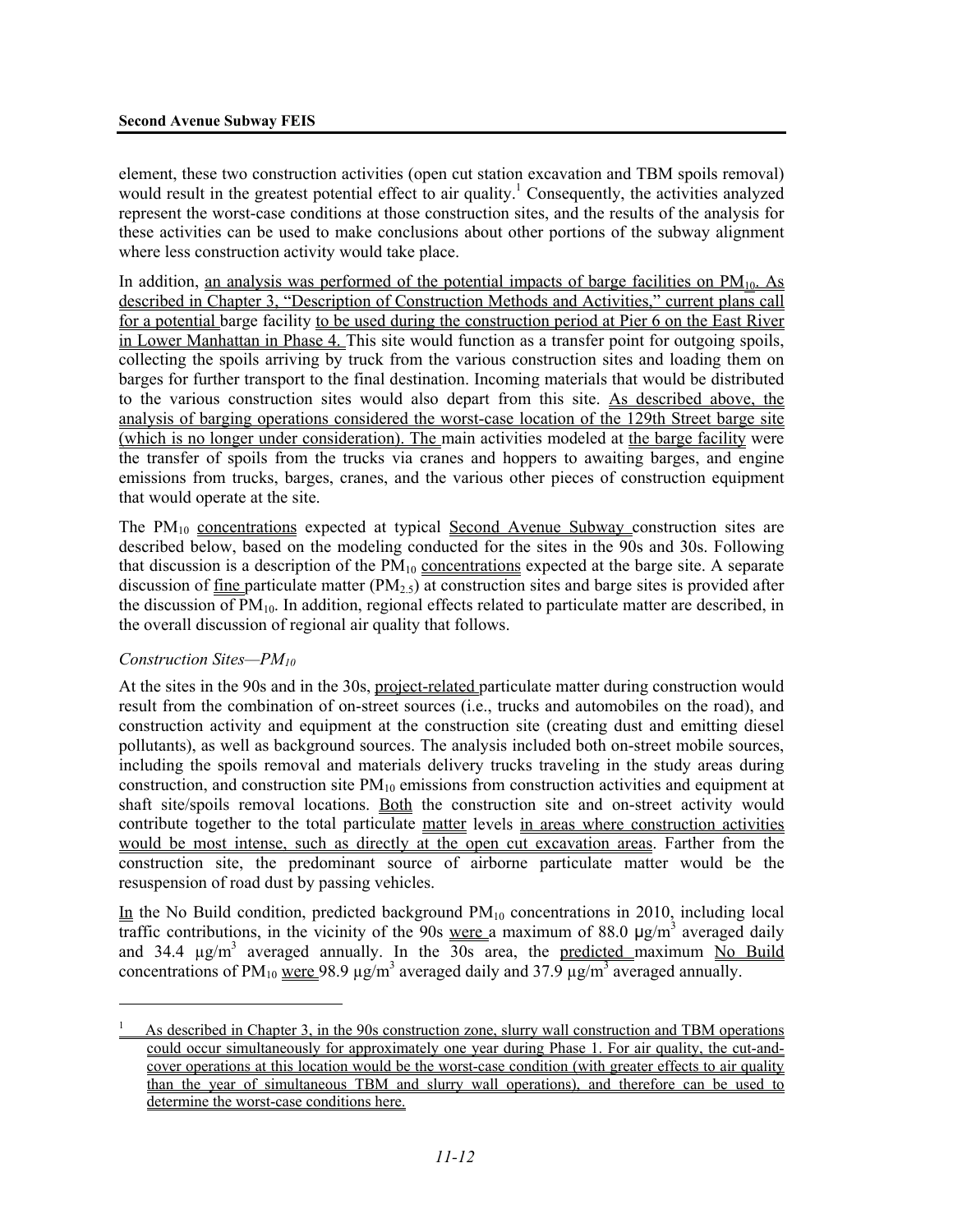The truck traffic from Second Avenue Subway construction would not in itself add any discernable contribution to  $PM_{10}$  concentrations near the access roadways. Traffic diversions due to the partial closure of Second Avenue, in comparison to No Build background levels, would result in an increase of PM<sub>10</sub> concentrations of  $3.9 \text{ }\mu\text{g/m}^3$  averaged daily and 1.0  $\mu\text{g/m}^3$  averaged annually in the 30s area. For the 30s area, in areas not adjacent to the construction activity, the total maximum concentration of  $PM_{10}$ , including background concentration, would therefore amount to 102.6  $\mu$ g/m<sup>3</sup> averaged daily and 38.9  $\mu$ g/m<sup>3</sup> averaged annually. PM<sub>10</sub> concentrations in the 90s area would be unaffected by the traffic diversions.

These maximum concentrations would occur at only a few points near the intersections, and concentrations at most other locations would be considerably lower. Depending on the location, increases in  $PM_{10}$  concentrations from project-related traffic diversions would range from no change at all to maximum of 1.0  $\mu$ g/m<sup>3</sup> for the annual average and  $3.9 \mu$ g/m<sup>3</sup> for the daily average throughout the study area. Overall, project-related on-street vehicular sources during construction would not have a significant effect on ambient air quality.

The modeling of the Second Avenue Subway's construction activities examined both potential fugitive dust emissions from the construction sites and PM emissions from the various pieces of construction equipment.

Fugitive dust emissions from construction operations can occur from excavation, hauling, dumping, spreading, grading, compaction, wind erosion, and traffic over unpaved and paved surfaces. Actual quantities of emissions depend on the extent and nature of the operations, the type of equipment employed, the physical characteristics of the underlying soil, the speed at which construction vehicles are operated, and the type of fugitive dust control methods employed. Much of the fugitive dust generated by construction activities consists of relatively large-size particles that are expected to settle within a short distance from the construction site and that would not significantly affect the buildings or people in the surrounding area.

Excavation and construction would be conducted with the care mandated by the alignment's proximity to sensitive land uses. The project's construction activities would be required to follow a dust-suppression program. This construction dust-suppression program would be set forth in a Construction Environmental Protection Program (CEPP). As described previously in this FEIS, the CEPP will be the document in which all project commitments and requirements related to construction will be incorporated. NYCT will incorporate relevant portions of the CEPP in all construction contracts, and contractors will be obligated to follow these provisions. NYCT will ensure that the CEPP and all related individual plans established by their contractors are implemented and coordinated. The program would include using dust covers for trucks, (water) spray misting exposed areas, using safe chemical dust suppressants to treat and control spoils at construction areas that could otherwise be a source of substantial fugitive dust emissions (e.g., heavy vehicular movements and continuous material handling operations), and a fence of an appropriate height would surround the construction sites to reduce the suspension of dust by wind erosion.

Accordingly, the modeling analysis takes into account an 80 percent reduction of PM emissions that would result with the project's planned dust-suppression program, which would be developed and monitored by NYCT. (This is a conservative assumption, since EPA's *AP-42* indicates an effectiveness of up to 90 percent through the establishment of thorough watering programs.) In addition, as described later in this chapter, if certain construction activities were to take place below ground or within enclosures, less fugitive dust would be emitted.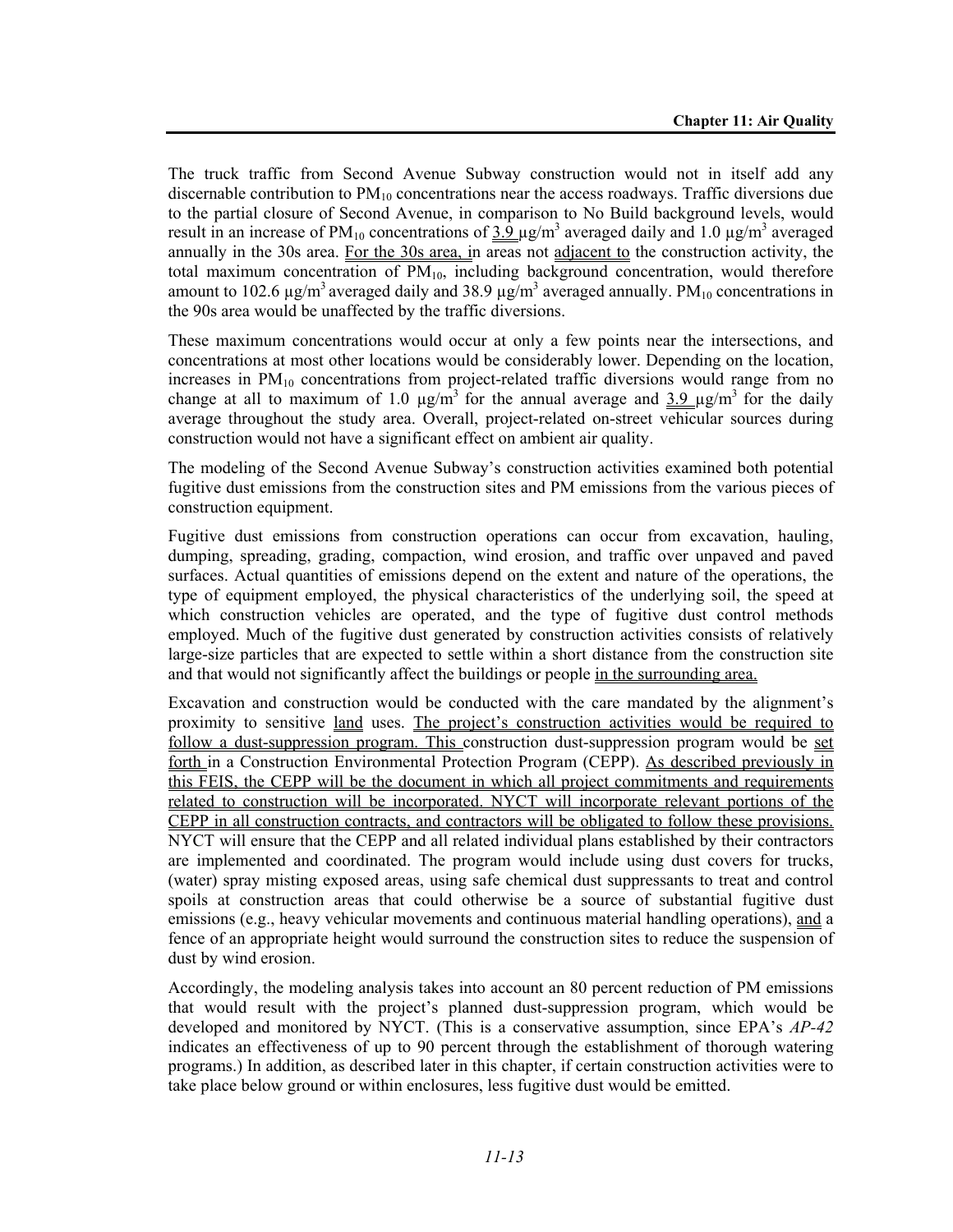<u>.</u>

NYCT's directives also ensure that PM emissions from use of diesel-powered construction equipment are minimized. To that end, the NYCT has implemented an agency policy directing that all future contracts for capital construction projects, including the Second Avenue Subway, implement diesel emission controls for off-road and non-road equipment. These controls require that all heavy equipment use ultra-low sulfur diesel (ULSD) fuel and employ diesel particle filters, and/or other reduction technologies. In addition, idling time for non-road and on-road equipment must be limited to 3 consecutive minutes, except in certain limited circumstances. This policy is recommended by the NYSDEC and non-governmental organizations attempting to minimize pollutant emissions. ULSD fuel has a sulfur content range of between 15 and 30 parts per million; not only does it in itself reduce emissions of  $SO<sub>2</sub>$  and related particulate matter, but it also permits use of advanced pollution control technologies. Implementation of these measures would reduce the emissions of particles from the combustion process by approximately 85 percent.<sup>1</sup> These NYCT requirements will be included in the project's CEPP.

As described earlier, open-cut station excavation and TBM spoils removal activities were selected for modeling to determine the worst-case effect of construction-related emissions on PM levels throughout the study area. Impacts from below-grade construction activities and equipment, including ventilation exhaust, would be comparable to or less than those for the atgrade activities analyzed. Similarly, if any enclosures are employed to mitigate noise during construction, these would reduce fugitive dust emissions, but would have to be carefully designed, sited, and vented to avoid creating any adverse impacts themselves.

The maximum predicted concentrations, including both the construction and on-road sources, were added to the background concentrations to estimate ambient air quality at both the 30s and the 90s sites. According to the results of this analysis (see Tables 11-3 and 11-4), NAAQS standards would not be exceeded as a result of the proposed construction activities. Overall, no significant adverse impacts on  $PM_{10}$  levels in the study area were predicted as a result of either open-cut station excavation or spoils removal from tunneling. Maximum predicted  $PM_{10}$ contributions from construction-related activity adjacent to the construction sites were 17.6  $\mu$ g/m<sup>3</sup> and 4.2  $\mu$ g/m<sup>3</sup> averaged daily and annually, respectively. These concentrations decrease as the distance from the construction site increases, and at a distance of 100 meters from the construction sites, the predicted maximum project-related contribution to the  $PM_{10}$  concentrations  $\frac{\text{ranges}}{\text{long}}$  from negligible to 1.0  $\mu\text{g/m}^3$  on an annual average. **Based on this analysis of** worst-case locations, it can also be concluded that no significant  $PM_{10}$  impacts would occur at the 125th Street construction zone.

|                                                                              | Maximum Predicted 2010 PM <sub>10</sub> Contributions from |
|------------------------------------------------------------------------------|------------------------------------------------------------|
| Construction Sites and Related Traffic Diversions ( $\mu$ g/m <sup>3</sup> ) |                                                            |
| 24-hour Average Concentration                                                | <b>Annual Average Concentration</b>                        |

**Table 11-3** 

|                  |                                         | 24-hour Average Concentration            | <b>Annual Average Concentration</b> |                                        |  |
|------------------|-----------------------------------------|------------------------------------------|-------------------------------------|----------------------------------------|--|
| Location         | <b>Construction</b><br><b>On-Street</b> |                                          | <b>On-Street</b>                    | <b>Construction</b>                    |  |
| 36th-35th Street | 3.9                                     | 17.6                                     | 1.0                                 | 4.2                                    |  |
| 97th-95th Street | 0.1                                     | 176                                      |                                     | 4.2                                    |  |
|                  |                                         | 24-hour NAAQS is 150 µg/m <sup>3</sup> . |                                     | Annual NAAQS is 50 µg/m <sup>3</sup> . |  |

1 Sources: Northeast States for Coordinated Air Use Management (NESCAUM), Memorandum: Diesel Emissions Resulting from Ground Zero Activity, April 8, 2002; *The Impact Of Retrofit Exhaust Control Technologies On Emissions From Heavy-Duty Diesel Construction Equipment*, SAE 199-01- 0110, Environment Canada, NESCAUM, Manufacturer of Emission Controls Association.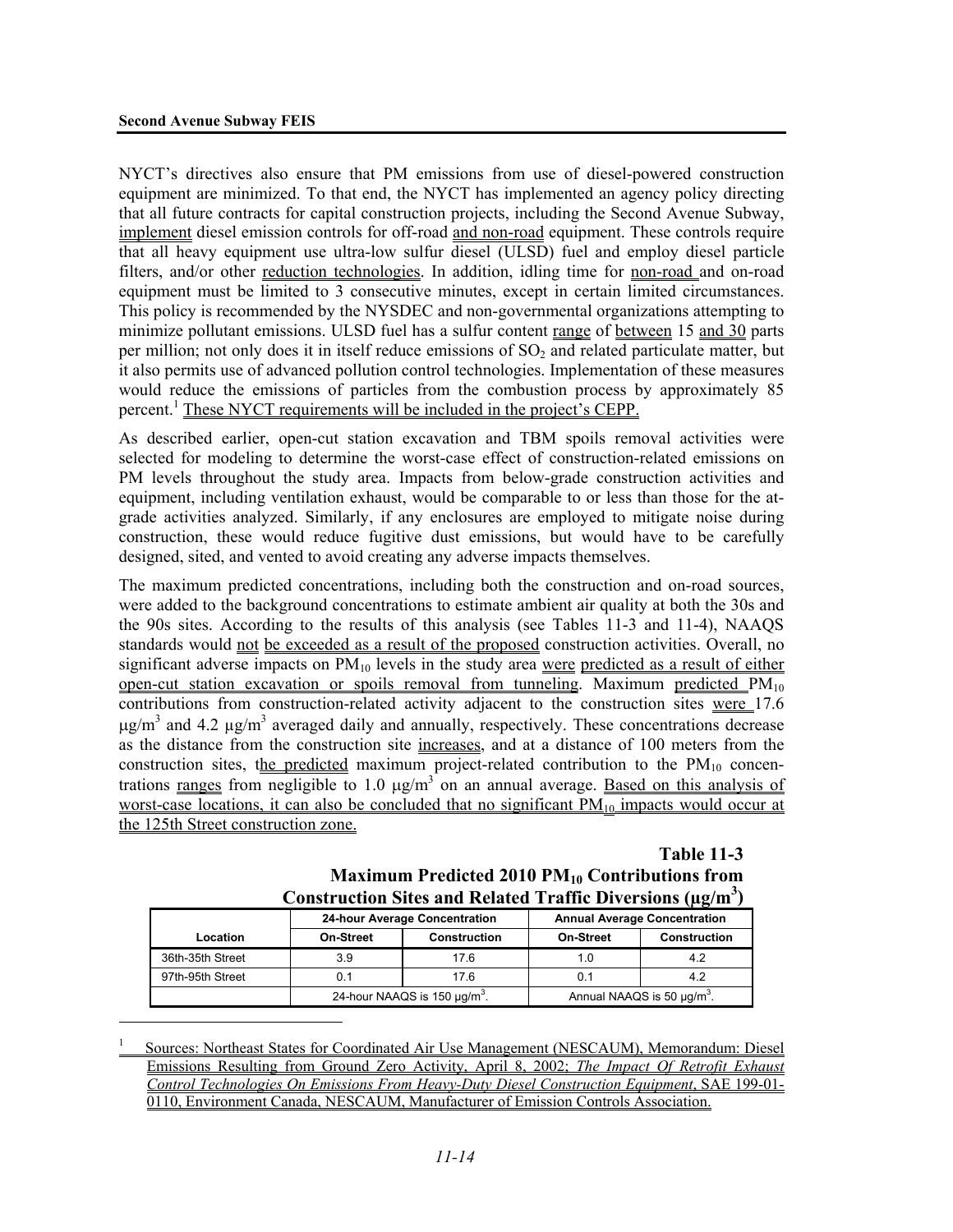|                  | Near Construction Sites and Access Roads (µg/m <sup>3</sup> )                                            |                                                                     |                                              |                                                                                              |                                                                     |                                                          |  |  |  |
|------------------|----------------------------------------------------------------------------------------------------------|---------------------------------------------------------------------|----------------------------------------------|----------------------------------------------------------------------------------------------|---------------------------------------------------------------------|----------------------------------------------------------|--|--|--|
|                  |                                                                                                          | 24-hour Average Concentration                                       |                                              | <b>Annual Average Concentration</b>                                                          |                                                                     |                                                          |  |  |  |
| Location         | No Build                                                                                                 | <b>Along Roads</b><br><b>Not Adjacent to</b><br><b>Construction</b> | <b>Adjacent to</b><br>Construc-<br>tion Site | No Build                                                                                     | <b>Along Roads</b><br><b>Not Adjacent to</b><br><b>Construction</b> | <b>Adjacent to</b><br><b>Construction</b><br><b>Site</b> |  |  |  |
| 36th-35th Street | 98.9                                                                                                     | 102.6                                                               | 107.2                                        | 37.9                                                                                         | 38.9                                                                | 40.5                                                     |  |  |  |
| 97th-95th Street | 88.0                                                                                                     | 88.1                                                                | 96.0                                         | 34.4                                                                                         | 34.5                                                                | 36.4                                                     |  |  |  |
|                  | 24-hour NAAQS is 150 $\mu$ g/m <sup>3</sup> .<br>Background Concentration is 61 $\mu$ g/m <sup>3</sup> . |                                                                     |                                              | Annual NAAQS is 50 µg/m <sup>3</sup> .<br>Background Concentration is 24 µg/m <sup>3</sup> . |                                                                     |                                                          |  |  |  |

# **Table 11-4 Maximum Predicted 2010 Total PM10 Concentrations**

# *Construction Activities at Potential Barge Sites*

As discussed in Chapter 3, due to the large number of trucks that would be required to remove spoils from the shaft sites and station excavation areas each day, removing spoils from Manhattan by barge is being considered as a way to minimize disruption. Spoils would likely be transported to the barge site via trucks. It is also possible that spoils could be transported to the barge site via a covered above-ground conveyor system between the Hanover Square Station excavation area on Water Street and the barge site. The air quality issues associated with the barging facility are discussed below. As described above, the 129th Street barge site formerly included in the project was analyzed as a worst-case condition, and barging activities at Pier 6 on the East River in Lower Manhattan would result in similar or lesser emissions and ensuing concentrations of pollutants in the surrounding area than described below for the 129th Street site.

The analysis conducted for the 129th Street facility assumed that the barge site would be located in an industrial area, approximately 600 feet from the nearest residences and approximately 150 to 200 feet away from a nearby park, the Crack Is Wack Playground. As at the Pier 6 site, the potential barge use would be separated from these sensitive uses by a heavily traveled roadway—in this case, the Harlem River Drive. (At Pier 6, the roadway separating the pier from the office buildings is the FDR Drive.) Barging facilities would primarily be used for spoils and material transfer and storage, and only minimal, if any, excavation would be required. The operations at the barging facility would include trucks, front-end loaders and cranes loading spoils and unloading materials, as well as truck and equipment movements on paved and unpaved surfaces, and diesel emissions from non-road equipment. The barge site would accommodate a large quantity of spoils and materials delivery trucks because it would support multiple project construction sites. It would also include tug boats, which have their own emissions; however, these would generally be located on the river itself at least 100 feet from the bulkhead edge, and would therefore be even farther removed from sensitive receptors.

Similar to the analysis done for the construction sites, the maximum predicted concentrations were added to the background concentrations to estimate ambient air quality. The maximum resulting project-related contribution to the  $PM_{10}$  concentrations, as forecast by the simulation, would be 40.1  $\mu$ g/m<sup>3</sup> and 2.5  $\mu$ g/m<sup>3</sup> for the daily and annual averaging times respectively. The total maximum predicted concentrations in the vicinity of the barge site, including the contribution from the Harlem River Drive and the background concentration, were  $117 \mu g/m<sup>3</sup>$  and 38 µg/m<sup>3</sup> for the daily and annual averaging times respectively. The predicted concentrations do not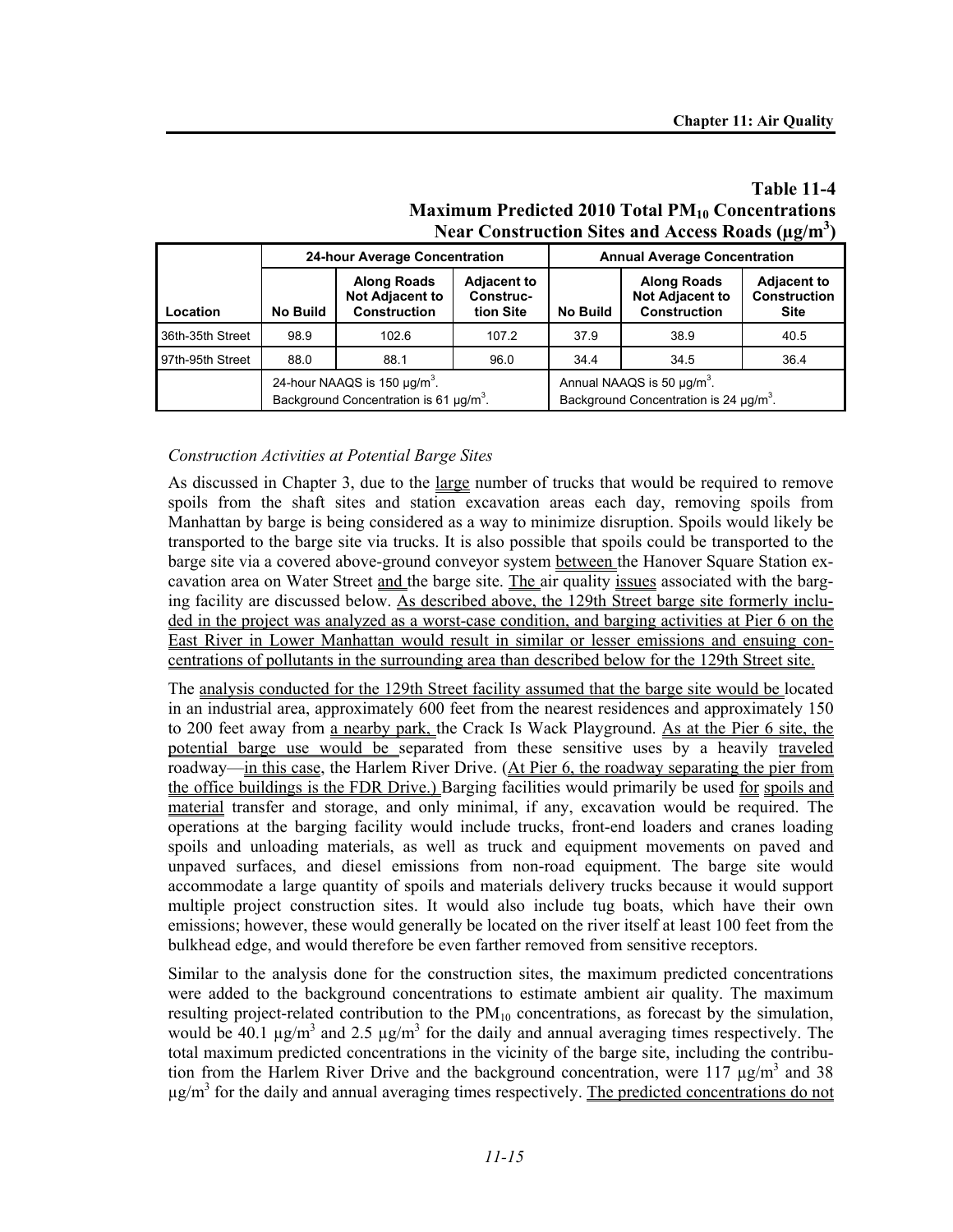exceed the NAAQS standards. Overall, for activities associated with barging operations, no significant adverse impacts on  $PM_{10}$  levels in the study area would occur.

#### *PM2.5 Analysis*

<u>.</u>

In addition to  $PM_{10}$  analysis described above, an analysis was conducted for  $PM_{2.5}$ , or fine particulate matter. However, adequate data and analysis techniques are still being developed, as described below.

New York State and EPA have not yet determined whether New York City is within attainment of the  $PM_{2.5}$  NAAQS. Existing monitoring data indicate that the region is well within the 24hour PM<sub>2.5</sub> standard, but the 3-year annual average PM<sub>2.5</sub> concentrations in New York City range from just below to just above the standard of 15  $\mu$ g/m<sup>3</sup>. Furthermore, a preliminary examination of both the annual average and daily average  $PM_{2.5}$  data for New York City indicates that measured concentrations are significantly more uniform across geographical areas than concentrations of  $PM_{10}$ . This reflects the contribution of secondary particles to  $PM_{2.5}$ concentrations in the city, and the fact that  $PM_{2.5}$  is a regional pollutant (EPA estimated nearly 60 percent of  $PM_{2.5}$  within the eastern United States is secondary sulfate). Because of its regional nature, spatial averaging over an area provides a more accurate assessment of public health risk than examining peak concentrations.

Currently, neither EPA nor NYSDEC nor NYCDEP has approved models or analytical procedures to be used for project-specific  $PM_{2.5}$  studies. However, it is possible to estimate a potential maximum increase in  $PM<sub>2.5</sub>$  concentrations due to combustion sources using techniques originally developed for  $PM_{10}$  impact assessment. (Since  $PM_{10}$  consists of all particulate matter smaller than 10 micrometers in diameter, it includes  $PM<sub>2.5</sub>$ .) This analysis involves calculating the percentage of  $PM_{2.5}$  in the  $PM_{10}$  being emitted in tailpipe exhaust and <u>fugitive</u> dust. No conclusive methodology exists to indicate whether or not fugitive dust should be included in this calculation; therefore, this analysis conservatively includes fugitive dust.

 $\underline{To}$  approximate the maximum increase in  $PM_{2.5}$  concentrations from project-generated vehicles at the station excavation and spoils removal site in the 90s, the  $PM_{2.5}/PM_{10}$  ratio in tailpipe exhaust as well as paved road dust was estimated. While studies have shown percentages of  $PM_{2.5}$  to  $PM_{10}$  in road dust as low as 0.10, EPA suggests using a value of 0.25 ("Fugitive Particulate Matter Emissions," MRI/EPA OAQPS, April 1997). Conversely, exhaust emissions from mobile sources are about 90 percent  $PM_{2.5}$ . These proportions were applied to  $PM_{10}$ emissions from all sources at the construction sites analyzed to determine the concentrations of  $PM_{2.5}$  from those sources.<sup>1</sup>

The modeling of localized  $PM_{10}$  concentrations conducted for the Second Avenue Subway indicated that the annual average increases in  $PM_{10}$  concentrations from on-street emissions would be no more than 3.9  $\mu$ g/m<sup>3</sup> on a 24-hour average and 1.0  $\mu$ g/m<sup>3</sup> and on an annual average throughout the study area. Using the above assumptions and emissions ratios, in locations along

<sup>1</sup> Engine exhaust emissions constituted 27 percent of the total  $PM_{10}$  emissions at the construction sites from all sources. Engine-emitted  $PM_{2.5}$  would therefore be 27 percent x 90 percent = 24.3 percent of the total PM<sub>10</sub>. Total PM<sub>2.5</sub> would include an additional 25 percent of the dust component of PM<sub>10</sub>, that is 24.3 percent + 25 percent (100 percent -24.3 percent) = 43.2 percent of the total PM<sub>10</sub>. Engine exhaust constituted 32 percent of the total on-road  $PM_{10}$  emissions (including road dust). Thus, using <u>a similar calculation, engine-emitted PM<sub>2.5</sub> would be 28.8 percent of the all on-road PM<sub>10</sub> and total</u>  $PM_{2.5}$  would be 45.8 percent of all on-road PM<sub>10</sub>.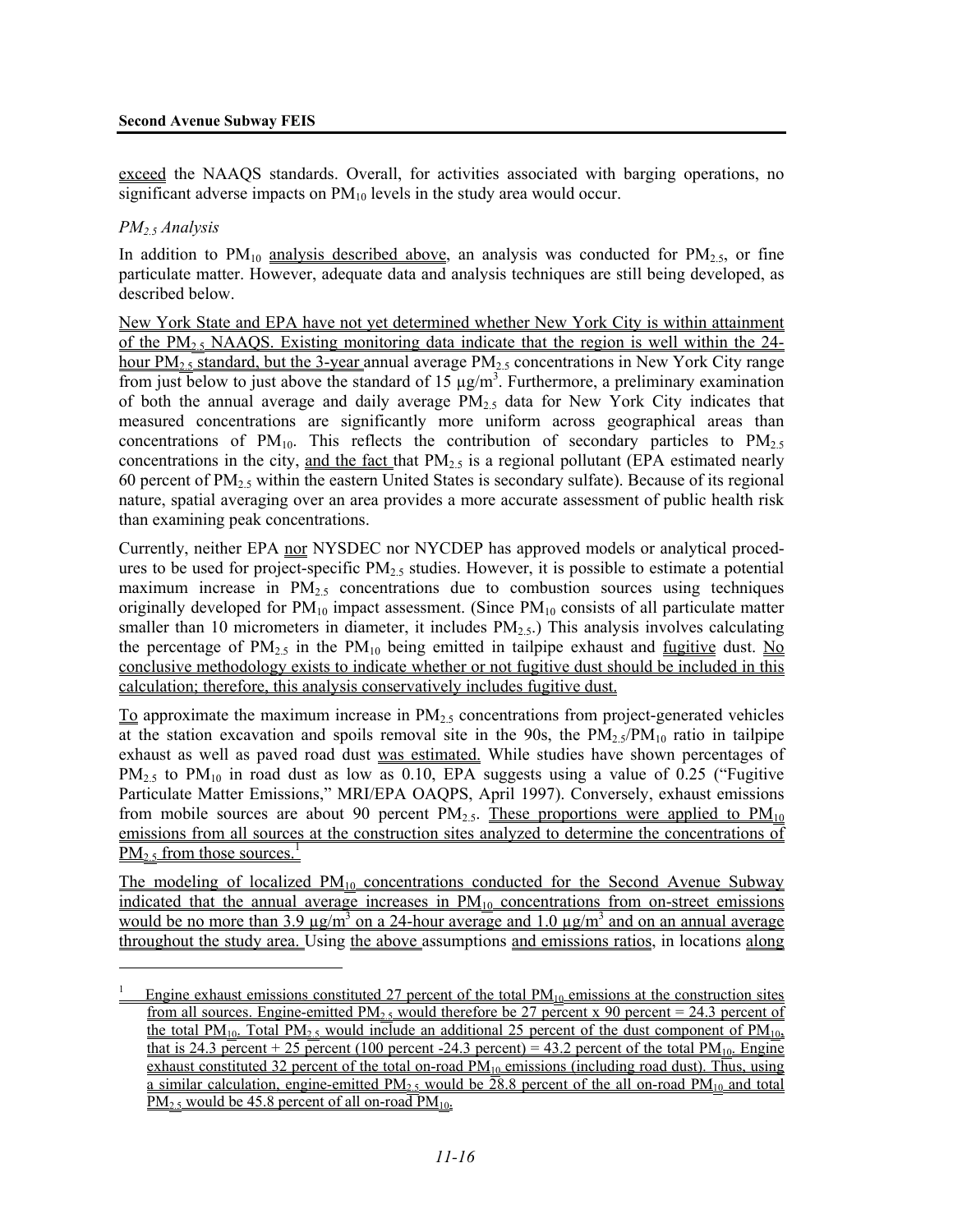the main access roads throughout the study area not adjacent to excavation and spoils removal activities, project-generated construction vehicle emissions (on-street emissions) would result in an increase in PM<sub>2.5</sub> of 1.8  $\mu$ g/m<sup>3</sup> on a 24-hour average basis, of which 1.0  $\mu$ g/m<sup>3</sup> would be from diesel engine emissions and the remainder would be from fugitive dust (as noted above, including fugitive dust may be overly conservative). Further, it should be noted that the increases in particulate matter concentrations described below and attributable to dust are likely to be overestimated, generating conservative results.<sup>1</sup>

The maximum local increases in annual average  $PM_{2.5}$  concentrations would be  $0.5 \mu g/m^3$ , of which 0.3  $\mu$ g/m<sup>3</sup> would be from diesel engine emissions and the remainder from fugitive dust. This increase would represent the maximum impact of the project adjacent to access roads where project-related trucks would be passing, and where traffic diversions would occur due to the construction activity; at other locations, project-related vehicles would contribute less.

The maximum increase in  $PM_{10}$  concentrations from either open-cut station excavation or TBM spoils removal activities would be about  $17.6 \mu g/m^3$  on a 24-hour average and 4.2  $\mu g/m^3$  for the annual average. These maximum increases would occur only in areas immediately adjacent to the construction sites. (These numbers include the contributions of both on-street vehicular and construction site emissions.) Using the assumptions and ratios described above, maximum cumulative increases in total average PM<sub>2.5</sub> levels (including diesel exhaust and fugitive dust) adjacent to construction activities would be  $7.5 \mu g/m^3$  on a 24-hour basis and 1.8  $\mu g/m^3$  on an annual basis. Of those concentrations,  $4.3 \mu g/m^3$  and  $1.0 \mu g/m^3$ , on 24-hour and annual basis, respectively, would be from diesel engine exhaust (i.e., excluding fugitive dust). This would occur only in the immediate vicinity of the construction sites, and project contributions would decrease substantially as distance from the construction site increased.

Based on the model results for the construction activities, similar effects would likely occur at other locations along the Second Avenue alignment where comparable construction activities would take place. The duration of construction at locations where TBM spoils for long tunnel segments would be removed (in the 90s construction zone, in the 30s construction zone, potentially near Houston Street, and at Water Street near Coenties Slip) would be sustained over a longer period than at locations where only station excavation is required.

The maximum predicted 24-hour average increases of  $PM_2$ , from diesel exhaust would not exceed NYSDEC's and NYCDEP's interim guidance threshold value of 5  $\mu$ g/m<sup>3</sup>. The maximum predicted 24-hour increase of  $PM_{2.5}$  including both diesel exhaust and fugitive dust would exceed those values. Including background concentrations, cumulative daily  $PM_{2.5}$ concentrations during construction would be below the applicable NAAQS in the study area.

On an annual average basis, the maximum predicted total local annual increases of fine respirable particulate matter ( $PM<sub>2.5</sub>$ ) would exceed the NYSDEC's annual threshold value of 0.3  $\mu$ g/m<sup>3</sup> in the areas immediately adjacent to major construction sites. The maximum predicted annual increase of  $PM_2$ <sub>5</sub> from diesel exhaust alone would also exceed NYSDEC's annual threshold value. Some of the background  $PM<sub>2.5</sub>$  levels exceed the annual NAAQS.

1

<sup>&</sup>lt;sup>1</sup> In the 1995 Draft PM<sub>10</sub> SIP for New York County, NYSDEC and NYCDEP expressed concerns to EPA regarding the fugitive dust estimates in the PART5 model. Measurements at NYCDEP's Midtown Manhattan monitoring site on Madison Avenue indicated that only 8.5 percent of the particulate matter (as PM<sub>10</sub>) was road dust while the PART5 model predicted dust percentages from 13 to 86 percent.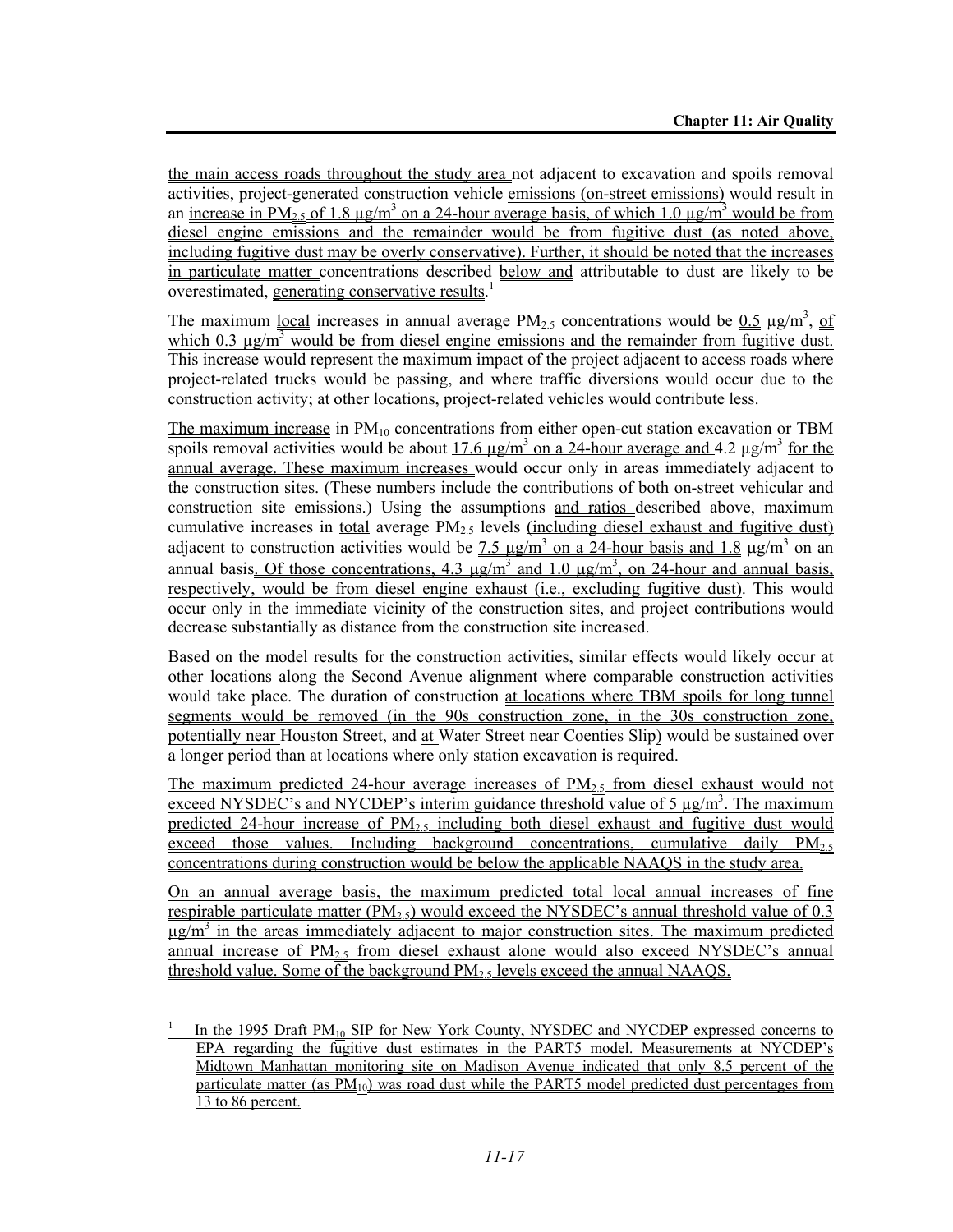The NYSDEC and NYCDEP interim guidance thresholds do not apply to temporary sources that do not require an air permit from NYSDEC on approval from NYCDEP. Nevertheless, the NYSDEC criteria can be applied to assess the magnitude of a project's effects and to determine whether reasonable mitigation measures ought to be employed to minimize the generation of  $PM_2$ , to the maximum extent practicable. As described above, the project's construction activities would be required to follow a dust-suppression program to be set forth in the CEPP. The CEPP will also require contractors to follow the NYCT directives that all contracts for capital construction projects, including the Second Avenue Subway, must use the maximum practicable emission reductions, in the form of ULSD and emissions reduction technologies for all off-road and non-road engines to the maximum extent practicable (see Section D above, "Construction Sites—PM<sub>10</sub>" for details). This directive is in accordance with the policies recommended by NYSDEC and with those of various non-governmental organizations active in New York City who are attempting to minimize pollutant emissions. Moreover, this policy will result in additional future benefits, since the investment in cleaner engines mandated by contracts for the large Second Avenue Subway project will also benefit other construction projects once subway construction activities are completed.

 $PM_{2.5}$  is a regional pollutant, much like ozone. An analysis of the effects of the project's construction on regional  $PM_{2.5}$  levels was also conducted for the project, taking into account the combination of construction sites and long-distance trucking. That analysis is provided below, after the discussion of long-distance trucking. More detailed analysis is presented in Appendix I, Section G.

#### *REGIONAL EMISSIONS FROM CONSTRUCTION-RELATED SPOILS AND MATERIALS TRANSPORT*

Because of the large scale and extended duration of the construction required for the Second Avenue Subway, the construction would increase regional concentrations of ozone precursors—  $NO<sub>x</sub>$  and VOCs—as well as fine particulate matter ( $PM<sub>2.5</sub>$ ), all of which are pollutants of concern on a regional basis. Although such increases would be unavoidable, NYCT would implement pollution control measures during construction to limit increases of these pollutants to the extent practicable, as described earlier.

For comparative purposes, the amount of these pollutants predicted to be emitted throughout the region because of the transportation of spoils and materials during construction of the new subway was calculated for several scenarios with different transportation distances. Details regarding this analysis are presented in Appendix I. This analysis has been revised since completion of the SDEIS to use updated assumptions and to allow clear comparison of the emissions associated with barging and trucking. This analysis provides a means for assessing and comparing the expected regional airborne emissions from the range of construction materials delivery and spoils removal scenarios that might occur. For such activities, NO<sub>x</sub>, VOCs, and  $PM<sub>2.5</sub>$  would be the primary pollutants of concern. Emission factors for trucks were calculated using the EPA PART5 MOBILE5b. Emission factors for the transport of barged material were calculated using procedures published by the EPA (EPA, 1999). The predicted emission factors for truck and barge transport, presented in Table 11-5 below, are given in the comparative format of tons emitted per cubic yard-mile transported.

Overall, barging is expected to result in an improvement to air quality over trucking-only options. The use of barges would significantly reduce regionwide diesel engine emissions of  $PM<sub>2.5</sub>$  resulting from the project during construction.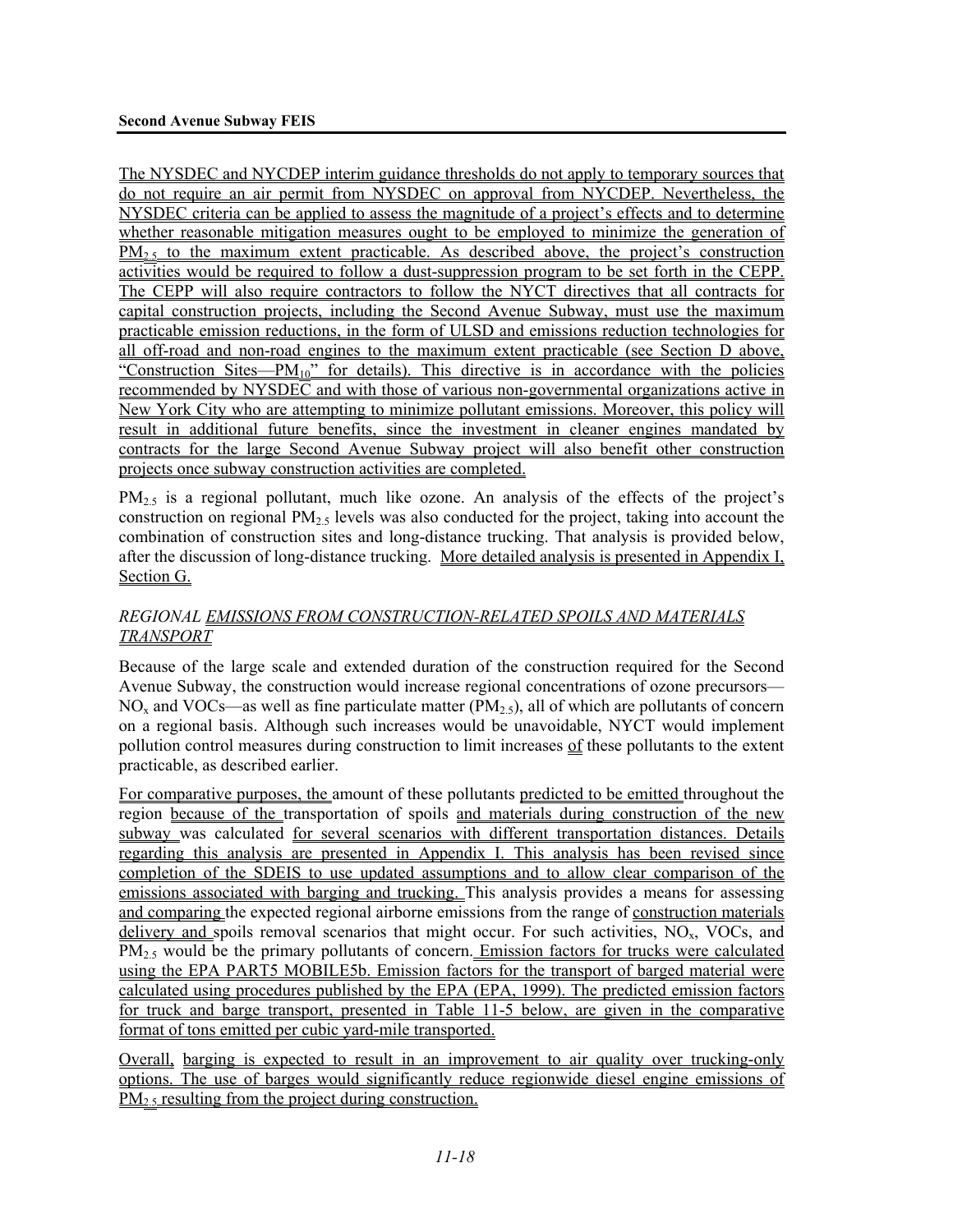|                                | <b>Emission Factors by Transportation Mode</b>                                                                                                                                      |            |                       |                                                                                             |  |  |  |  |  |
|--------------------------------|-------------------------------------------------------------------------------------------------------------------------------------------------------------------------------------|------------|-----------------------|---------------------------------------------------------------------------------------------|--|--|--|--|--|
|                                | Emission Factor [grams per cubic yard-mile transported]                                                                                                                             |            |                       |                                                                                             |  |  |  |  |  |
| <b>Mode and Year</b>           | PM <sub>2.5</sub>                                                                                                                                                                   | <b>VOC</b> | <b>NO<sub>x</sub></b> | <b>Weighted Ozone</b><br><b>Precursors - VOC</b><br>equivalents<br>$( [NO_x]/0.75) + [VOC]$ |  |  |  |  |  |
| Truck $2005^2$                 | 0.0497                                                                                                                                                                              | 0.132      | 0.715                 | 1.085                                                                                       |  |  |  |  |  |
| Truck $2010^2$                 | 0.0426                                                                                                                                                                              | 0.130      | 0.491                 | 0.785                                                                                       |  |  |  |  |  |
| Truck $2015^2$                 | 0.0392                                                                                                                                                                              | 0.130      | 0.377                 | 0.633                                                                                       |  |  |  |  |  |
| Barge (Current) <sup>3,4</sup> | 0.0151                                                                                                                                                                              | 0.00552    | 0.711                 | 0.954                                                                                       |  |  |  |  |  |
| Notes:                         |                                                                                                                                                                                     |            |                       |                                                                                             |  |  |  |  |  |
|                                | This table is new for the FEIS.                                                                                                                                                     |            |                       |                                                                                             |  |  |  |  |  |
| 2                              | 10 CY truck at 35 mph returning empty                                                                                                                                               |            |                       |                                                                                             |  |  |  |  |  |
| 3                              |                                                                                                                                                                                     |            |                       |                                                                                             |  |  |  |  |  |
| 4                              | 4075 CY barge at 6.4 knots returning empty (includes auxiliary engine)<br>Barge calculations are based on a 1999 study, and assume no change throughout the<br>construction period. |            |                       |                                                                                             |  |  |  |  |  |

# **Table 11-5 Emission Factors by Transportation Mode1**

 $NO<sub>x</sub>$  and VOCs are both ozone precursors. Emissions of VOCs per cubic yard-mile would be significantly lower for barge transport than for trucks. Conversely,  $NO<sub>x</sub>$  emissions would be nearly equal in 2004 and lower for trucks thereafter. Per ton emitted, the impact of  $NO<sub>x</sub>$  on ozone formation in the New York region is higher than that of VOCs—for each ton of VOC reduced in the ozone SIP,  $0.75$  tons of NO<sub>x</sub> can be substituted. Total ozone formation potential, represented as VOC equivalent emissions, is presented in Table 11-5 above. VOC equivalent emissions are equal to the VOC emissions plus  $NO<sub>x</sub>$  emissions divided by a factor of 0.75. VOC equivalent emissions during the first years of the project, when much of the spoils will be removed, would be lower per cubic yard-mile for barge transport than for trucks. Beginning in 2007, truck VOC equivalent emissions would be lower. This analysis does not assume that emissions from tug engines may improve if new marine engine regulations were to be mandated (current regulations are voluntary).

Overall, the use of barges for spoils and materials transport would significantly reduce the emissions of both particulate matter and VOCs. In later years, the benefits due to lower VOC emissions would be offset by the relatively higher  $NO<sub>x</sub>$  emissions from barge tugs. If large quantities of spoils and materials are to be transported in the early years of the project, there would be a distinct benefit to the use of barges. Additionally, the significant benefit of reduced  $PM_{2.5}$  emissions would be most pronounced near the emission sources. In the case of trucks, the source is quite often near highly populated areas, whereas emissions from barge tugs would occur mostly over water. The relative increase in  $NO<sub>2</sub>$  emissions due to the use of barges would not occur near sensitive land uses. Background levels of NO<sub>x</sub> are well below the NAAQS, so local increases are not of concern, whereas  $PM_2$ , annual levels may currently exceed the NAAQS.

One site along the Second Avenue Subway alignment—Pier 6—has been identified as appropriate for a barging operation. The proximity of Pier 6 to the alignment makes it a suitable location for transporting spoils and materials coming and going to construction sites in the southern portion of the alignment. Under current plans, barges could be used to support the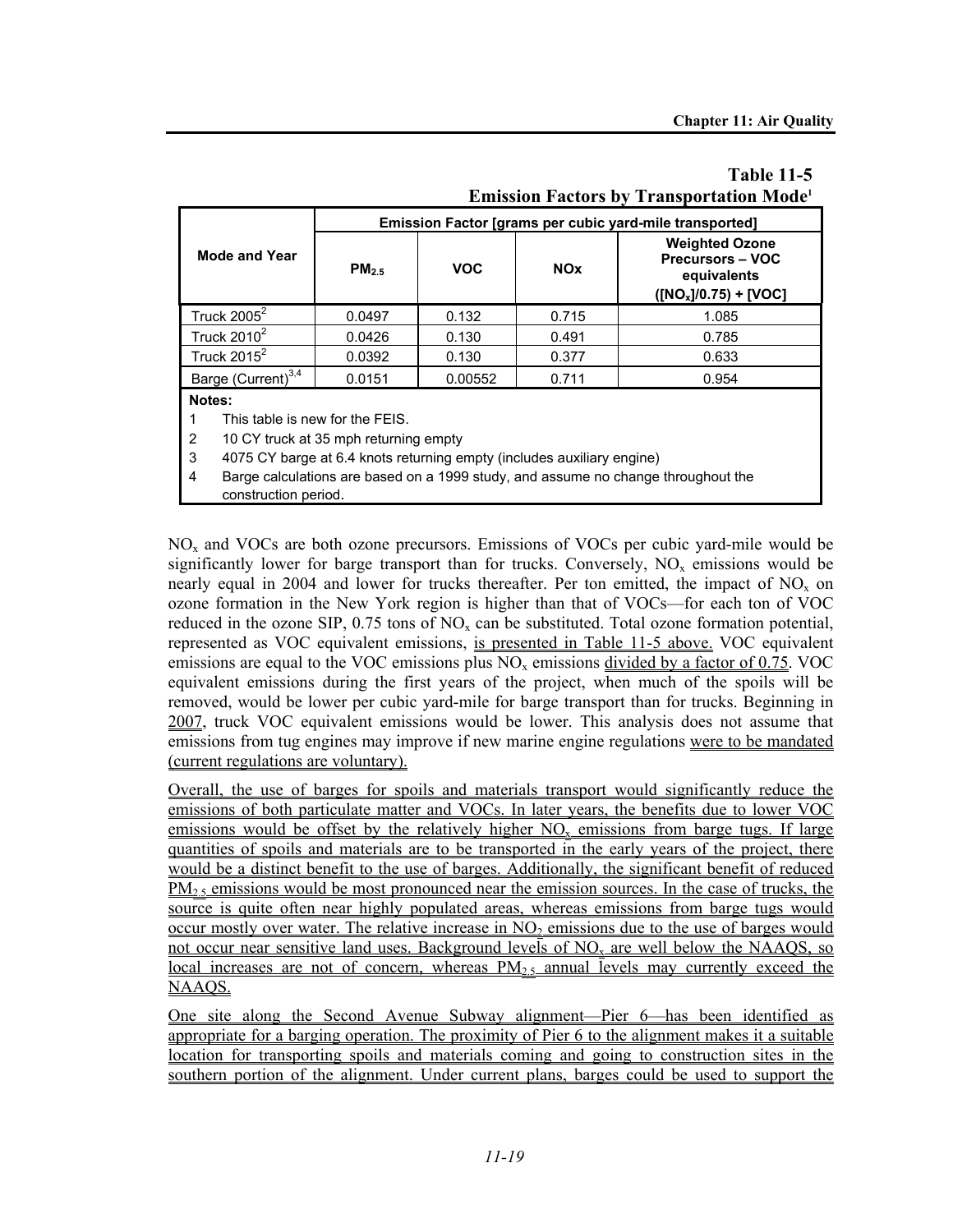#### tunnel and station excavation and construction processes for all construction south of 4th Street (Phase 4).

An analysis was undertaken to show the estimated total emissions for the duration of the project of VOCs,  $NO<sub>x</sub>$ , and  $PM<sub>2.5</sub>$  from spoils and materials transport. This analysis was conservatively conducted to show the estimated total emissions that would result if all spoils and materials from the entire alignment were transported by trucks. A second assessment was then prepared to compare the average emissions that would result if barges vs. trucks were used in the area south of 4th Street, to be constructed as the project's Phase 4 in the current phasing plan.

#### *Effects of Emissions Assuming All Spoils and Materials Are Transported By Trucks*

The maximum and average predicted volumes of spoils and materials per year, distance traveled, and the resulting estimated total emissions for the duration of the project of VOCs,  $NO<sub>x</sub>$ , and  $PM<sub>2.5</sub>$  if all spoils and materials for the entire alignment were transported by trucks are presented in Table 11-6. Calculations were prepared for both a typical construction year and the anticipated peak construction year. Three scenarios were analyzed, assuming spoils would be transported to a range of 25, 50, and 100 miles within the region (with a round-trip distance of 50, 100, and 200 miles respectively). Materials were assumed be supplied via a 100-mile round trip. Since the project's construction could span approximately 16 years, over which the truck engine emission factors would diminish over time, emissions from 2005, 2010, and 2015 are presented for comparison (the majority of transport activity is expected in earlier years of the project). Since the peak year is not known at this time, both typical and peak annual emissions are presented for all three years.

The estimated typical annual emissions related to spoils transport over the duration of the proposed project range from 4.3 to 17.5 tons of VOCs, 12.6 to 94.9 tons of  $NO<sub>x</sub>$  and 1.3 to 6.6 tons of  $PM_{2.5}$ , depending on the year and the range of spoils and materials transport. The peak year emissions would range from 7.2 tons of VOCs, 20.9 tons of NO<sub>x</sub>, and 2.2 tons of PM<sub>2</sub>, per year for the 25-mile spoils transport range scenario in 2015, to 29.1 tons of VOCs, 157.9 tons of  $NO<sub>x</sub>$ , and 11.0 tons of PM<sub>2.5</sub> per year for the 100-mile range scenario in 2005.

To put these results in perspective, according to the "New York State Implementation Plan for Ozone" (NYSDEC, 1998), the total predicted emissions of  $NO<sub>x</sub>$  from on-road sources are 92,637 and 89,133 tons per year for 2005 and 2007, respectively. The maximum predicted VOC emissions are 60,919 and 59,349 tons per year for 2005 and 2007, respectively. The maximum projected  $NO<sub>x</sub>$  emissions from the spoils removal and material delivery represent 0.17 percent and 0.27 percent of the 2005 and 2007 emissions, respectively. The maximum projected VOC emissions represent 0.05 percent 0.03 percent of the 2005 and 2007 emissions, respectively. These levels are a large contribution from a single project, but a small amount in a regional context.

#### *Comparative Analysis of Effects of Emissions: Trucks vs. Barges*

As described above, an analysis was also conducted to compare the typical annual barge tug emissions with truck emissions. The goal of this analysis was to show the different emissions that would result from barges vs. trucks if barges were used to transport spoils and materials over the 25-, 50-, and 100-mile distances for the portion of the alignment south of 4th Street. Table 11-7 shows the results of this comparison.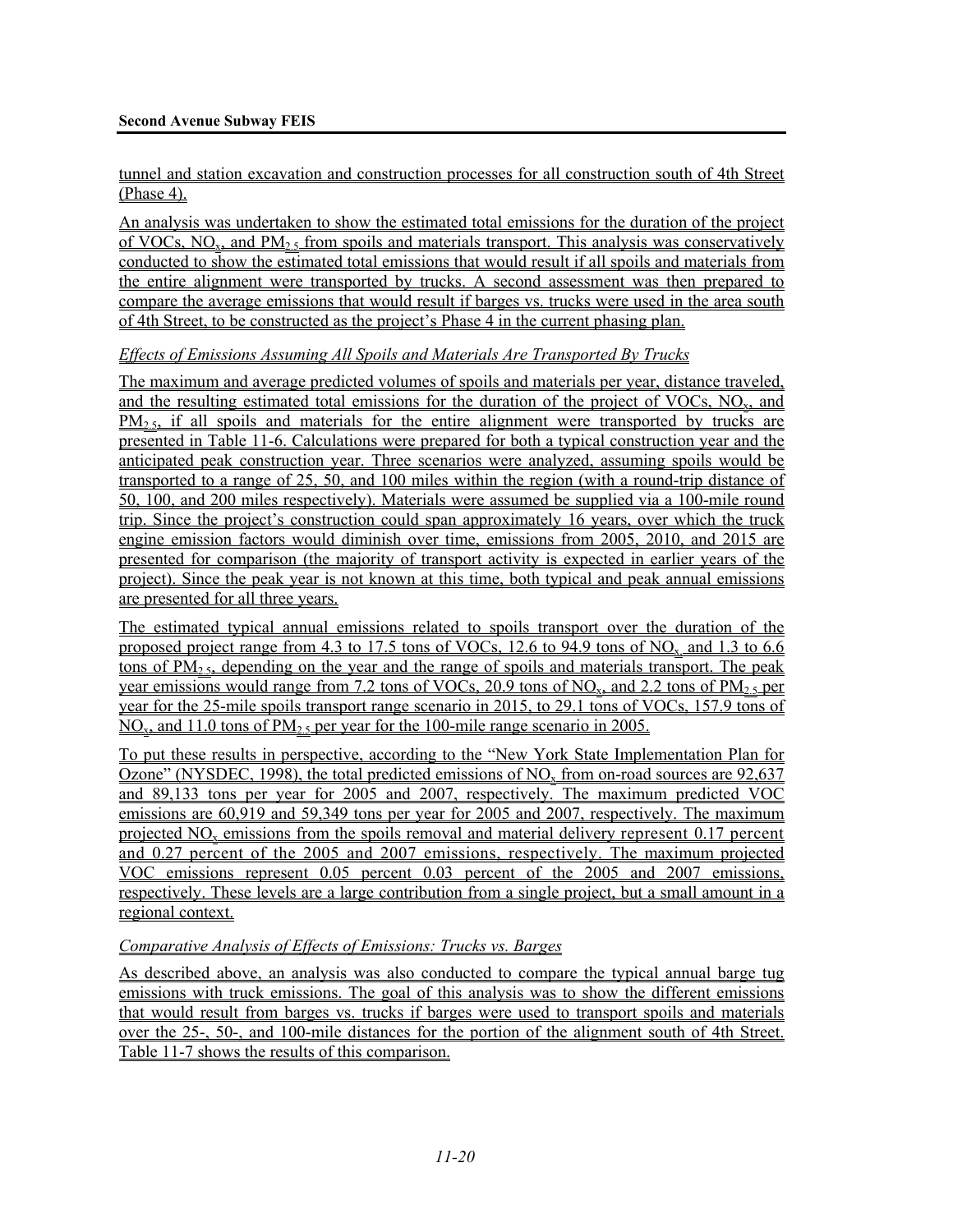| from Spoils and Material Transport by Truck                                                                                         |                       |                 |         |         |  |  |  |
|-------------------------------------------------------------------------------------------------------------------------------------|-----------------------|-----------------|---------|---------|--|--|--|
| <b>Spoils Transported Range:</b>                                                                                                    |                       | <b>100 Mile</b> | 50 Mile | 25 Mile |  |  |  |
| Distance [round                                                                                                                     | Spoils                | 200             | 100     | 50      |  |  |  |
| trip miles]                                                                                                                         | Material              | 100             | 100     | 100     |  |  |  |
| <b>Average Quantity</b>                                                                                                             | Spoils                | 600,000         | 600,000 | 600,000 |  |  |  |
| [CY/year]                                                                                                                           | Material              | 1,480           | 1,480   | 1,480   |  |  |  |
| 2005 Average                                                                                                                        | <b>VOC</b>            | 17.5            | 8.8     | 4.4     |  |  |  |
| Emissions                                                                                                                           | <b>NO<sub>x</sub></b> | 94.9            | 47.5    | 23.8    |  |  |  |
| [Tons/year]                                                                                                                         | PM <sub>2.5</sub>     | 6.6             | 3.3     | 1.7     |  |  |  |
| 2010 Average                                                                                                                        | <b>VOC</b>            | 17.3            | 8.6     | 4.3     |  |  |  |
| Emissions                                                                                                                           | <b>NO<sub>x</sub></b> | 65.2            | 32.6    | 16.4    |  |  |  |
| [Tons/year]                                                                                                                         | PM <sub>2.5</sub>     | 5.7             | 2.8     | 1.4     |  |  |  |
| 2015 Average<br>Emissions                                                                                                           | <b>VOC</b>            | 17.3            | 8.6     | 4.3     |  |  |  |
|                                                                                                                                     | <b>NO<sub>x</sub></b> | 50.1            | 25.1    | 12.6    |  |  |  |
| [Tons/year]                                                                                                                         | PM <sub>2.5</sub>     | 5.2             | 2.6     | 1.3     |  |  |  |
| <b>Maximum Quantity</b>                                                                                                             | Spoils                | 997,000         | 997,000 | 997,000 |  |  |  |
| [CY/year]                                                                                                                           | Material              | 4,150           | 4,150   | 4,150   |  |  |  |
| 2005 Maximum                                                                                                                        | <b>VOC</b>            | 29.1            | 14.6    | 7.3     |  |  |  |
| Emissions                                                                                                                           | <b>NO<sub>x</sub></b> | 157.9           | 79.1    | 39.7    |  |  |  |
| [Tons/year]                                                                                                                         | PM <sub>2.5</sub>     | 11.0            | 5.5     | 2.8     |  |  |  |
| 2010 Maximum                                                                                                                        | <b>VOC</b>            | 28.7            | 14.4    | 7.2     |  |  |  |
| Emissions                                                                                                                           | <b>NOx</b>            | 108.4           | 54.3    | 27.3    |  |  |  |
| [CY/year]                                                                                                                           | PM <sub>2.5</sub>     | 9.4             | 4.7     | 2.4     |  |  |  |
| 2015 Maximum                                                                                                                        | <b>VOC</b>            | 28.7            | 14.4    | 7.2     |  |  |  |
| Emissions                                                                                                                           | <b>NOx</b>            | 83.2            | 41.7    | 20.9    |  |  |  |
| [Tons/year]                                                                                                                         | PM <sub>2.5</sub>     | 8.7             | 4.3     | 2.2     |  |  |  |
| This table is new for the FEIS.<br>Notes:<br>All spoils removal and materials delivery were assumed to be performed<br>with trucks. |                       |                 |         |         |  |  |  |

|                                                  | <b>Table 11-6</b> |
|--------------------------------------------------|-------------------|
| <b>Projectwide Average and Maximum Emissions</b> |                   |
| from Spoils and Material Transport by Truck      |                   |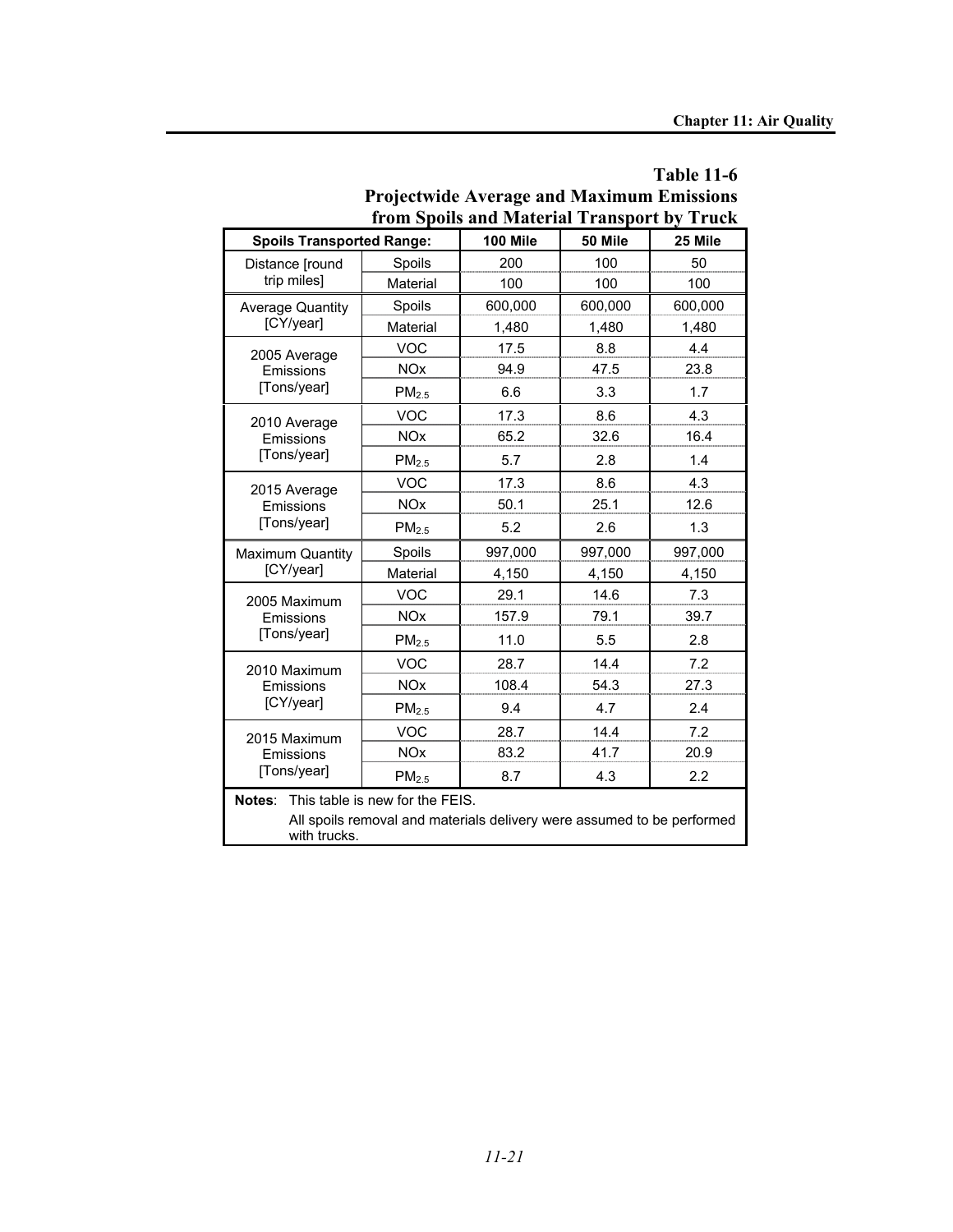| <b>Table 11-7</b>                                                        |
|--------------------------------------------------------------------------|
| <b>Comparative Analysis (Barge vs. Trucks) of Average Emissions from</b> |
| <b>Spoils and Material Transport South of 4th Street</b>                 |

| <b>Transported Range and</b><br>Mode          |                       | 100<br>Mile All<br><b>Barge</b> | 100 Mile<br>All<br>Truck | 50 Mile<br>All<br><b>Barge</b> | 50 Mile<br>All<br><b>Truck</b> | 25 Mile<br>All<br><b>Truck</b> |
|-----------------------------------------------|-----------------------|---------------------------------|--------------------------|--------------------------------|--------------------------------|--------------------------------|
| Distance [round                               | Spoils                | 200                             | 200                      | 100                            | 100                            | 50                             |
| trip miles]                                   | Material              | 100                             | 100                      | 100                            | 100                            | 100                            |
| <b>Average Quantity</b>                       | Spoils                | 378,000                         | 378,000                  | 378,000                        | 378,000                        | 378,000                        |
| [CY/year]                                     | Material              | 1,770                           | 1,770                    | 1,770                          | 1,770                          | 1,770                          |
| 2005 Average                                  | <b>VOC</b>            | 0.5                             | 11.1                     | 0.2                            | 5.5                            | 2.8                            |
| Emissions                                     | <b>NO<sub>x</sub></b> | 59.5                            | 59.9                     | 29.8                           | 30.0                           | 15.1                           |
| [Tons/year]                                   | PM <sub>2.5</sub>     | 1.3                             | 4.2                      | 0.6                            | 2.1                            | 1.0                            |
| 2010 Average                                  | <b>VOC</b>            | 0.5                             | 10.9                     | 0.2                            | 5.5                            | 2.7                            |
| Emissions                                     | NO <sub>x</sub>       | 59.5                            | 41.1                     | 29.8                           | 20.6                           | 10.4                           |
| [Tons/year]                                   | PM <sub>2.5</sub>     | 1.3                             | 3.6                      | 0.6                            | 1.8                            | 0.9                            |
| 2015 Average                                  | <b>VOC</b>            | 0.5                             | 10.9                     | 0.2                            | 5.5                            | 2.7                            |
| Emissions                                     | <b>NOx</b>            | 59.5                            | 31.6                     | 29.8                           | 15.8                           | 7.9                            |
| [Tons/year]                                   | PM <sub>2.5</sub>     | 1.3                             | 3.3                      | 0.6                            | 1.6                            | 0.8                            |
| <b>Notes:</b> This table is new for the FEIS. |                       |                                 |                          |                                |                                |                                |

**Notes:** This table is new for the FEIS.

Emission factors from barge tugs are assumed to remain constant.

A 25-mile all-barge scenario was not analyzed, since barging spoils for this distance would not be practical and would not likely be pursued.

To allow comparison between truck and barge transportation, this table represents the

regional addition to Manhattan transport only. Trips within Manhattan are not included.

As shown, the estimated total emissions for barges would be lower than for trucks for both VOCs and PM<sub>2.5</sub>, but the emissions levels for NO<sub>x</sub> would be higher for barges if occurring in later years (assuming no new regulations for emissions from tug engines are in effect). As described above in detail, the overall advantage of barges is limited to the earlier years of the projects. In later years, barges would still emit significantly less particulate matter and VOCs, but due to the decrease of  $NO<sub>x</sub>$  emissions from trucks, the overall ozone production potential from the emissions (weighted combined emission of NOx and VOCs) would be slightly lower for trucks. As described above, the emission factors for trucks would decline over time, but barge emissions would be constant. Overall, if barges could be used during earlier stages of construction, the comparative benefits of barges over trucks would be greater than if they were used during later construction stages. As described in Chapter 3, however, the current phasing plan for the project incorporates barges in Phase 4 of the project.

#### *Summary*

For both the all truck and the truck vs. barges studies, the net emissions throughout the duration of the construction phase would generally decrease with the length of the construction duration. The net emissions are mainly correlated to the distance of travel necessary for the spoils removal and to the transportation mode. If barges can be used to transport some spoils and materials, there would be a benefit to air quality.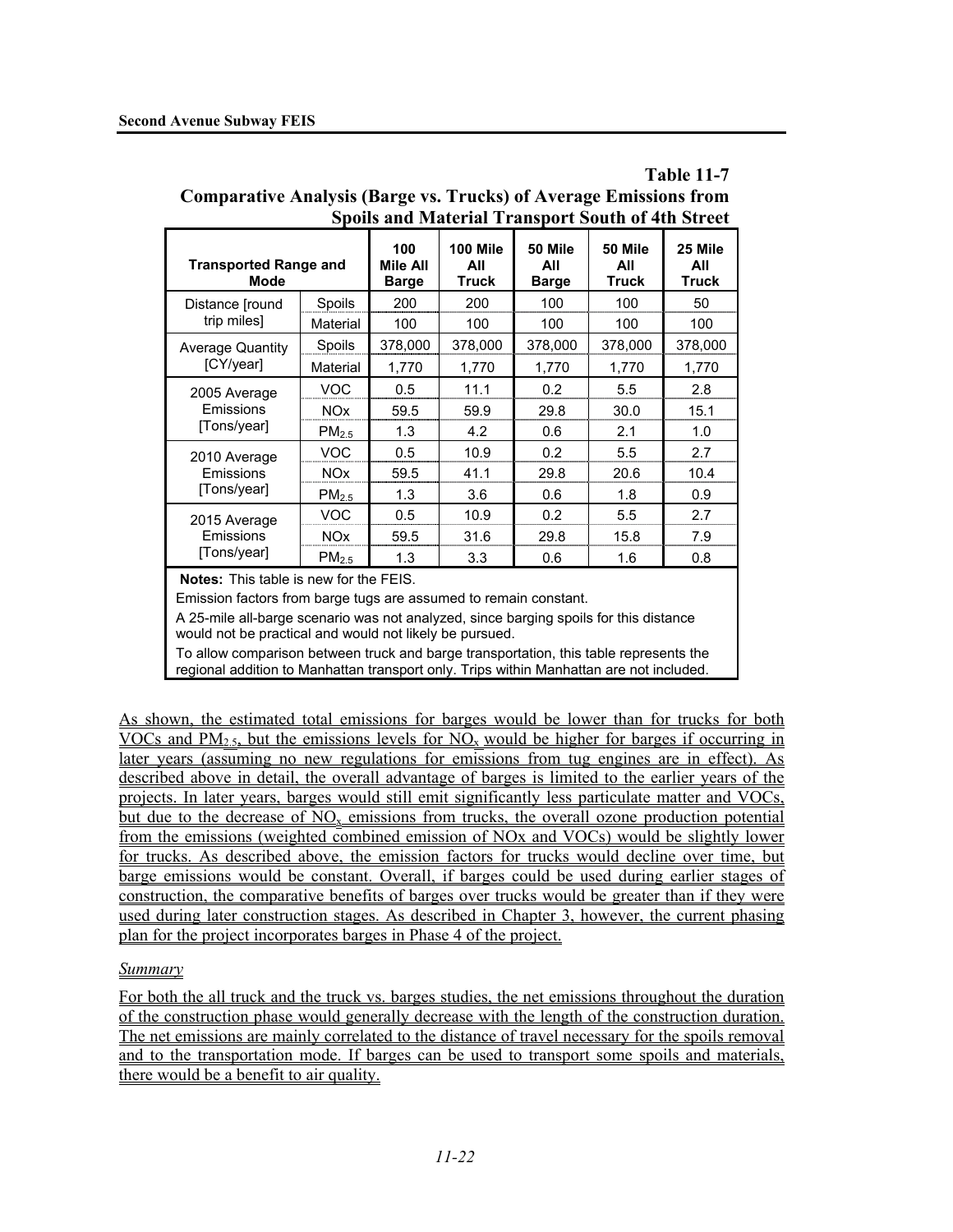# **E. PERMANENT IMPACTS OF THE PROJECT ALTERNATIVES**

### **NO BUILD ALTERNATIVE**

With the No Build Alternative, no Second Avenue Subway would operate along Second Avenue south to Water Street or along the existing Broadway Line south of 63rd Street. Since no new construction would occur, nor would significant new transit service be introduced to the project area, the No Build Alternative would not have any effect on ambient air quality or trends. Thus, the No Build Alternative would not result in any decrease in areawide traffic volumes and ensuing reduction in regional annual pollutant burdens that are anticipated with the operational Second Avenue Subway, as described below.

#### **SECOND AVENUE SUBWAY**

#### *LOCALIZED POLLUTANT IMPACTS: TRAFFIC*

The Second Avenue Subway would result in a relatively modest decrease in areawide traffic volumes, so localized CO,  $PM_{10}$ , and  $PM_{2.5}$  levels in the overall East Side study area would decrease slightly as a result of the project. Therefore, benefits to air quality would occur as a result of those reductions in traffic.

#### *LOCALIZED POLLUTANT IMPACTS: VENTILATION STRUCTURES*

As described in Chapter 2 of this FEIS ("Project Alternatives"), the Second Avenue Subway would include new ventilation structures at each of the 16 new stations. Two such structures would operate at each station, one at each end. These would provide fresh air intake, exhaust, emergency smoke exhaust, and relief of air pressure build-up caused by the movement of trains (the "piston" effect) for each station.

The new structures would typically be 25 to 40 feet wide and up to 75 feet high. Exhaust gratings and louvers would primarily be through the roof to minimize the amount of surface area needed at street level, while fresh air intake would occur through louvers located toward the rear yard. This location for the intake louvers is expected to improve air quality within each station (because the rear yards are farther removed from vehicular traffic than at the street frontage) while also eliminating visibility from the street and providing for greater security than sidewalk vents. Exhaust vents would be placed a minimum of 10 feet from operable windows in other buildings.

In addition to the new ventilation structures at each station, to provide venting to serve the connection to the Broadway Line, improvements would have to be made to the existing 63rd Street MTA vent tower located approximately 100 feet east of Second Avenue on the southeast corner of East 63rd Street.

All stations would also have an air-tempering system, designed to lower station temperatures on hot days. Current plans call for cooling towers to be located on the roofs of buildings; these would be hidden from view by privacy screens. The exhausts and intakes would be designed to have state-of-the-art noise attenuation devices and are planned to be located at least 10 feet away from any neighboring building windows or entrances both to meet code requirements and to minimize any potential adverse impacts to the neighborhood from noise (for a discussion of noise, please see Chapter 12).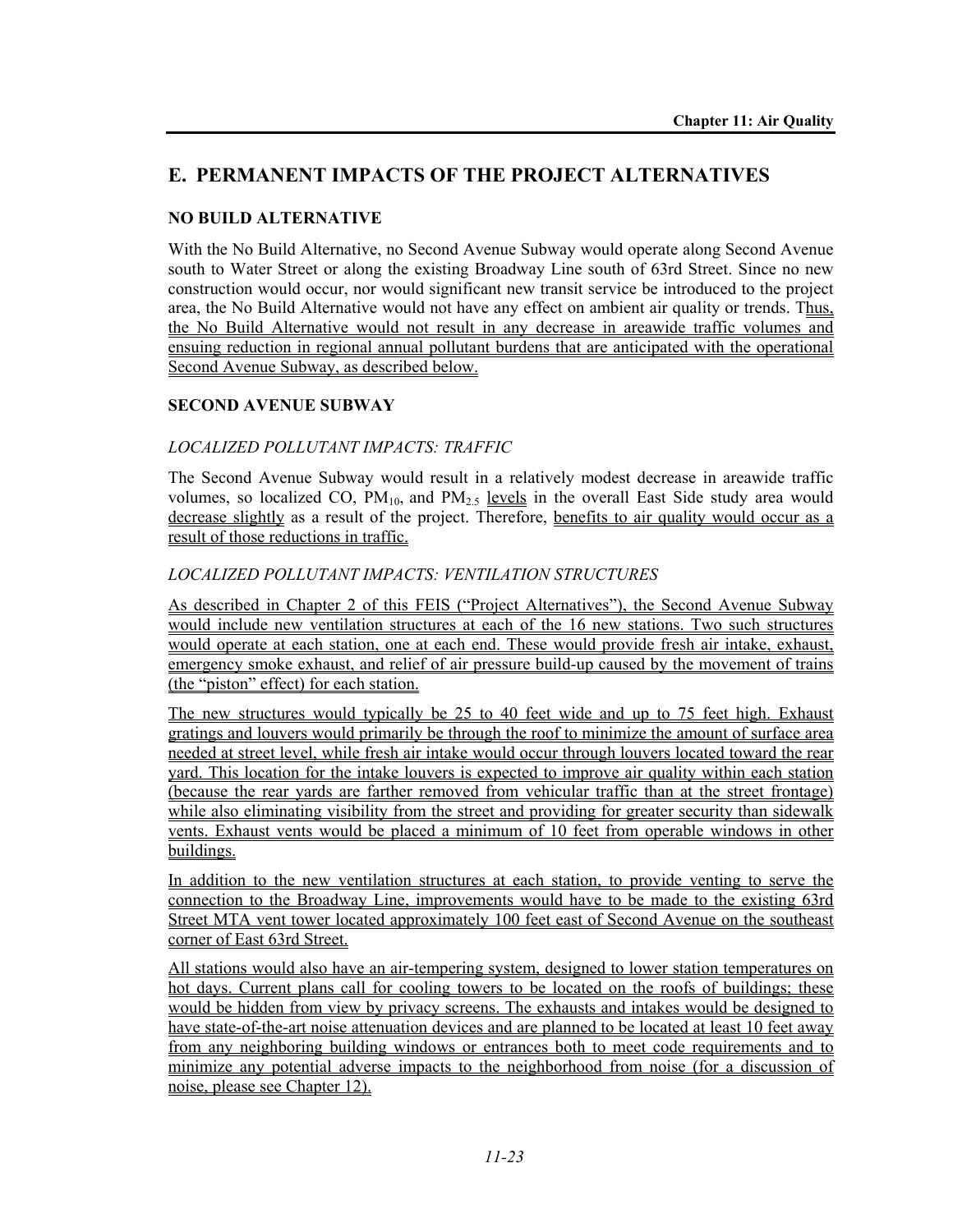The air generated from the new ventilation structures would be air from the subway's tunnels and stations. Similar to subway vents throughout this city, this air would include some dust generated by train brakes and the interaction between the train wheels and the rails.

#### *REGIONAL (MESOSCALE) POLLUTANT IMPACTS*

A mesoscale analysis was performed for 2025 to assess the effect of the Second Avenue Subway, based on its reduction of pollutant burdens relative to the No Build Alternative. Since completion of the SDEIS, the analyses have been refined to use updated speed summary data from the 1999 NYMTC conformity analysis, with the most recently predicted speeds for year 2020 (this is the latest year for which predicted speeds are available). In addition, the modeling inputs were updated to reflect the NYSDEC modeling inputs used to develop the state's emission budget in the 1998 Ozone SIP (for more information, see Appendix I).

As compared with the No Build Alternative, the Second Avenue Subway would result in reduced vehicular activity, and an ensuing reduction in annual pollutant burdens. The new Second Avenue Subway service would divert trips from automobile to transit, contributing to a net reduction in vehicle miles traveled (VMT). The savings in VMT would also contribute to lower mobile source emissions in the New York Metropolitan Area. As a result, the Second Avenue Subway would improve air quality in the region and would have a positive impact on the State Implementation Plan for the Control of Ozone and Carbon Monoxide. As shown in Table 11-8, the analysis indicated that compared to the No Build Alternative, the project would contribute to an annual reduction of approximately 229 tons of  $CO$ , 2.2 tons of  $NO<sub>x</sub>$ , 6.5 tons of VOCs, and 39.1 tons of  $PM_{10}$  compared to the No Build Alternative. The Second Avenue Subway would therefore improve regional air quality and conform to the purpose of the SIP and the 1990 CAAA.

#### **Table 11-8**

|                                                                                    | Change in<br><b>Regional</b><br><b>Emission Factors (g/mile)</b> |           |          |             |           | (tons/year) | <b>Change in Regional Emissions</b> |             |           |
|------------------------------------------------------------------------------------|------------------------------------------------------------------|-----------|----------|-------------|-----------|-------------|-------------------------------------|-------------|-----------|
| <b>Vehicle</b><br><b>Class</b>                                                     | <b>VMT/year</b><br>(millions)                                    | <b>CO</b> | $NO_{x}$ | <b>VOCs</b> | $PM_{10}$ | <b>CO</b>   | $NO_{x}$                            | <b>VOCs</b> | $PM_{10}$ |
| LDGV/LDGT                                                                          | $-28.4$                                                          | 7.321     | 0.071    | 0.209       | 1.252     | $-228.78$   | $-2.22$                             | $-6.53$     | $-39.12$  |
| Notes:                                                                             |                                                                  |           |          |             |           |             |                                     |             |           |
| This table is new for the FEIS.                                                    |                                                                  |           |          |             |           |             |                                     |             |           |
| Total change in VMT is from Second Avenue Subway ridership model.                  |                                                                  |           |          |             |           |             |                                     |             |           |
| Emission factors for CO, NOx and VOCs are from modeling runs using EPA's MOBILE5B. |                                                                  |           |          |             |           |             |                                     |             |           |
| Emission factors for PM10 are from modeling runs using EPA's PART5.                |                                                                  |           |          |             |           |             |                                     |             |           |
| Calculation: Annual Emissions = VMT * 1,000,000 * Emission Factor / 909,000 g/ton  |                                                                  |           |          |             |           |             |                                     |             |           |

# **Change in Regional Pollutant Emissions (tons per year)**

#### **THE NEW YORK STATE AIR QUALITY IMPLEMENTATION PLAN**

As noted earlier, the Clean Air Act conformity requirements require that a currently conforming TIP exist in order for any transportation project to be approved but also limit the conformity status of a TIP and LRTP to a maximum of three years for nonattainment and maintenance areas. The conformity requirements for the New York City metropolitan area have been temporarily waived until September 30, 2005, pursuant to Public Law 107-230 enacted October 1, 2002. A project-level analysis of air quality was conducted for the Second Avenue Subway.